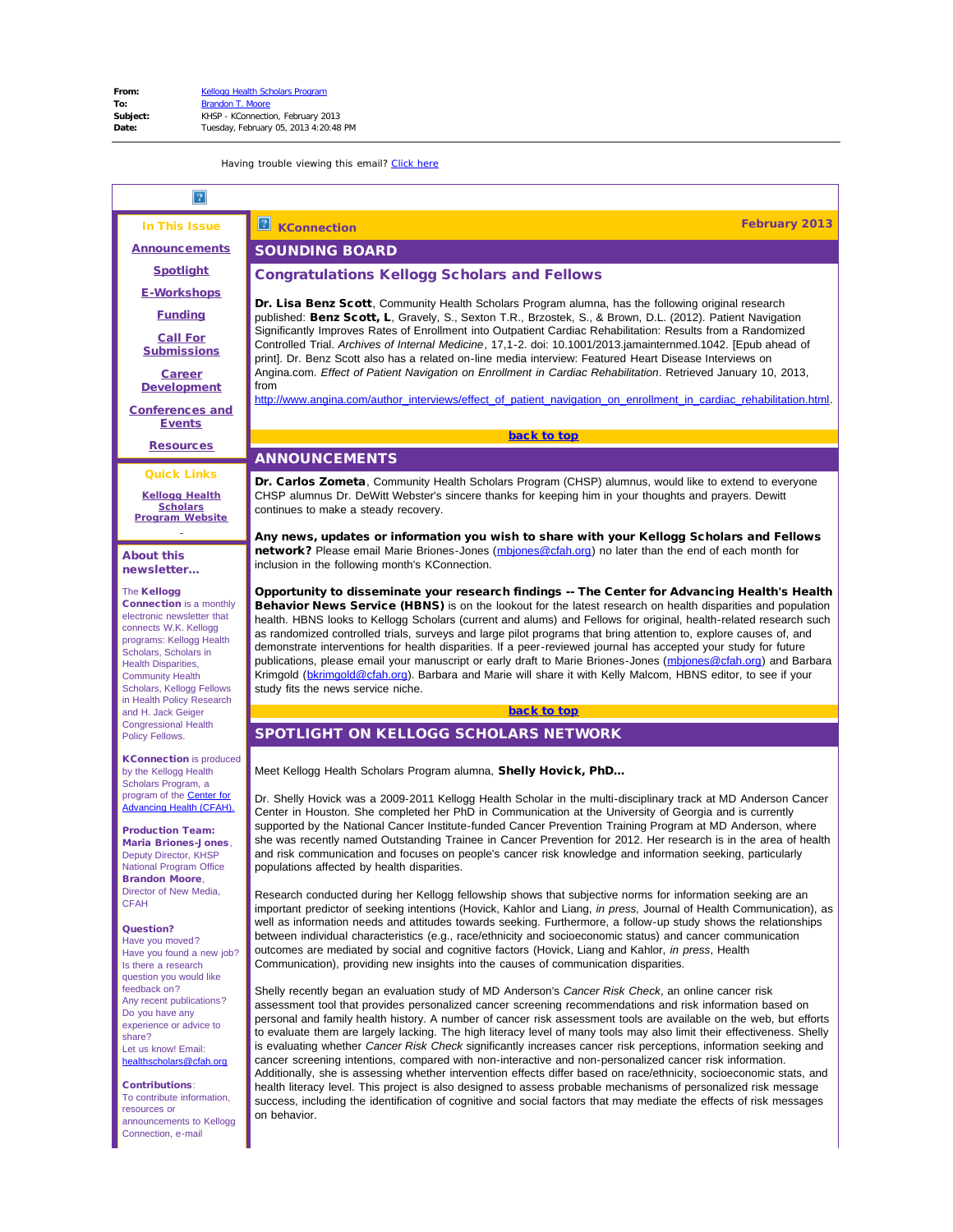### <span id="page-1-0"></span>[kconnection@cfah.org.](mailto:kconnection@cfah.org)

<span id="page-1-1"></span>*Do We Have Your Most Updated Contact Information?* Please update our files if your email or mailing address has changed or will change. We want to keep our Scholars network as up-to-date and wellconnected as possible! Please send any changes to [mbjones@cfah.org](mailto:mbjones@cfah.org) or [healthscholars@cfah.org](mailto:healthscholars@cfah.org).

Shelly is grateful for the outstanding mentorship she received through the Kellogg Scholars Program and the opportunity to conduct meaningful and impactful research. The Kellogg network has also been an invaluable professional resource. She credits the interdisciplinary nature of the program for giving her a broader understanding of the causes and impacts of health disparities, and strategies for addressing them. Shelly believes that her experience as a Kellogg Health Scholar has helped her carve out a unique niche in the field of health communication and she is excited about continued work understanding and addressing communication-related disparities.

## [back to top](#page-0-3)

## ARCHIVED KHSP E-WORKSHOPS

The archived KHSP e-workshops are taped from the live e-workshops of the Kellogg Health Scholars. These live electronic workshops are intended to bring Kellogg Health Scholars together between face-to-face networking meetings to explore topics of mutual interest. Its purpose is to form closer networks between the Kellogg Health Scholars and to provide to them and the Kellogg Community of Scholars support and resources for career development.

Access to archived e-workshops is STRICTLY LIMITED to Kellogg Health Scholars, Kellogg Fellows in Health Policy Research (current and alumni), Scholars in Health Disparities and Community Health Scholars program alumni and H. Jack Geiger Congressional Health Policy Fellows program alumni. The contents of these eworkshops are confidential. These archived presentations should not be accessed, copied or forwarded by/to any individuals other than group of scholars, fellows and scholar/fellow alumni that have been identified.

To listen to the archived presentations and download materials, visit [http://bit.ly/f8TRa1.](http://r20.rs6.net/tn.jsp?e=001DdGagPIseLtQ_v7ockRDBqc_2bzAMWA661PmNof2S4dqlg2DNSyahaBFCA-EDO8U5A3T_IIgzszxDXetbPXqSBg5ipSr9gVal6iDjR7ES9bpzQLGX_4UJmfs_K4TCtY1-Xl1iU5HnoU=) For login and passcode information, please contact Brandon Moore at **bmoore@cfah.org**.

#### [back to top](#page-0-3)

## FUNDING

#### AcademyHealth

#### 2013 AcademyHealth/Aetna Foundation Minority Scholars Program Deadline: March 1, 2012

<span id="page-1-2"></span>AcademyHealth is pleased to announce that the 2013 application cycle for the AcademyHealth/Aetna Foundation Minority Scholars Program is open! Kindly promote this and other scholarship opportunities (listed below) to your networks. The application materials and instructions for the scholars program may be found on AcademyHealth's website at [www.academyhealth.org/minorityscholars.](http://r20.rs6.net/tn.jsp?e=001DdGagPIseLvmhBdDrLv0YxbqrIzuENaVyby3271UUcqwyRbk3Yl_JXhqezbjcDiiiVpesjFKNeoFKH8k0oj_vjxtOFJyCVM3LpPAvWoSR1nLD3nFiv61ftyarSQ4ibjam2kJxWoEPTw=) Application materials must be submitted no later than March 1, 2013. The AcademyHealth/Aetna Foundation Minority Scholars Program is designed to encourage and support research scholars from minority populations underrepresented in the field of health services research (HSR). The program offers support for travel and registration for 15 scholars to attend [AcademyHealth's 2013 Annual](http://r20.rs6.net/tn.jsp?e=001DdGagPIseLscnG-rPRVra3VtbYwCdVqdVzN6cuvBzu35S8TNt7fFoWp4ufkLd7ioPn7OpOw45sMm6wBgMI9Y66ePOqBL8nVCGlkjh7E_H4ghDv2suAFReg==) [Research Meeting \(ARM\) in Baltimore \(June 23-25\)](http://r20.rs6.net/tn.jsp?e=001DdGagPIseLscnG-rPRVra3VtbYwCdVqdVzN6cuvBzu35S8TNt7fFoWp4ufkLd7ioPn7OpOw45sMm6wBgMI9Y66ePOqBL8nVCGlkjh7E_H4ghDv2suAFReg==). Students and fellows from underrepresented racial/ethnic groups in HSR with an interest in HSR and/or disparities research are encouraged to apply. This year, stipends also cover enrollment for a pre or post conference Methods Seminar of the scholar's choice and attendance at the Disparities Interest Group Annual Meeting. Opportunities to meet with leaders in the field and develop mentoring relationships are a key component of the program. Selected scholars will also become part of a highly qualified and talented community of young professionals that engage in ongoing dialogue about research and professional development topics through web-enabled brown bag sessions. Lastly, please note the following additional AcademyHealth scholarships for students and young professionals to the ARM, all of which have a submission deadline of March 1:

**[Alice S. Hersh Student Scholarship](http://r20.rs6.net/tn.jsp?e=001DdGagPIseLu2_JmCdlqGb647igJ1J0hB03Pe6ais7YVrwpUWYZ6V2FSui6wYCq1kz3qwUURLouSpHllPbmL5ErTbOqDJuixNex55JuGXNhrvGi7RjAWi_gPF3krtl0f9BlD0atazYeG4FWlFTQeaSZqWhgJo5FIDWe_H_x6VO8BKAM1VubGVq6iv15y1k4ZLwLkdwXNTnWc=)** 

- [Public Health Systems Research \(PHSR\) Interest Group Annual Meeting](http://r20.rs6.net/tn.jsp?e=001DdGagPIseLv4BVo1SXIbVo8mMkbpek2JJwMVWc3XrRZl1BiWTosKAAuxKy9XuZsQ9aOde3ce-hVj1HqJb4GqrXlgk52029FeOprnhEybUM4sR-t6bjFVQ-HdznCBc9PBuRh1AhFpP7-TyzoEdGrKlEgRy8rCvA3F38SbMvdu9L6U3ICPUiExjYmQavf-Pn3okLIIDCmjHwY=)
- [Presidential Scholarship for New Health Services Researchers](http://r20.rs6.net/tn.jsp?e=001DdGagPIseLscnG-rPRVrazN8CsdLLmy9OTeoLnQK5IUzf9rGfGCPUxpW6GSjX96goY-6T6ehrO_BdW1_dHZ0P642fm_lqT3nBO0VDOLcnJ-1NfVvB0_2lyo_XO4h8G0Yrff-kvNeshgwPSEoimKc4MCLlL_Wyn5Fe-gxF81cN-FL7FxKWgRtL-OFgX_kTHxA)

For more information on these Scholarships, visit [www.academyhealth.org/scholarships](http://r20.rs6.net/tn.jsp?e=001DdGagPIseLsgERvOQvJy9wlwujZ_8Nv8H8PkGwRMHoHAP6dcg0QxTMAxqsZGD99BA_XtCenCo1SJdbuL8Chf-cYXZfQb_1iieVvpF8VS34e7Piv_iQ5afCMvMGlISmto7Qlm_KDbeNg=).

#### [back to top](#page-0-3)

## CALL FOR SUBMISSIONS

Call for Applications - Community-Campus Partnerships for Health (CCPH)

CCPH Annual Award

Deadline: March 4, 2013

The award was established in 2002 to highlight the power and potential of community-campus partnerships as a strategy for health equity and social justice. The 2013 award will be presented at the [CU Expo international](http://r20.rs6.net/tn.jsp?e=001DdGagPIseLu210eyc36sh64lLEB15fzYf4f0TLjt_M2V5KfEAfZ7dZCNY_x693ESN86AOEljwhk7p_XMM1spMs54mISG2p4RqE3NRvXIvqI=) [conference](http://r20.rs6.net/tn.jsp?e=001DdGagPIseLu210eyc36sh64lLEB15fzYf4f0TLjt_M2V5KfEAfZ7dZCNY_x693ESN86AOEljwhk7p_XMM1spMs54mISG2p4RqE3NRvXIvqI=) on community-university partnerships in Newfoundland, Canada. For application instructions and info on past awardees and honorable mentions, [click here](http://r20.rs6.net/tn.jsp?e=001DdGagPIseLudWlacoDnUw7w1OO4RRYkfRhib0K-qzHOeA3g9t8c7k_M2_GxmPiJ8oIslJicLuMrNoxlRzF5HRdkhoWLE-VnUAH4Q5PtlPlc=).

Call for Papers -- *Revista Panamericana de Salud Pública*/*Pan American Journal of Public Health* Special Issue: Social Determinants of Health in the Region of the Americas Deadline: April 1, 2013

Website: [http://bit.ly/V7fYUm](http://r20.rs6.net/tn.jsp?e=001DdGagPIseLvmdDjkP6r5fv2rF2K8apHAxw3-r2t2Z49ZmD40iR14_i46W-we59lEa4KbWhvIUmhZZz5WWsaFyygRm_nGRonsY5NlFvkraHw=)

The *Revista Panamericana de Salud Pública/Pan American Journal of Public Healt*h, published by the Pan American Health Organization (PAHO), announces a call for papers for the next special issue on social determinants of health, to be published in 2013. Accepted contributions include original research papers, special reports, or systematic reviews.

Rationale:In 2005, the Director General of the World Health Organization (WHO) established the Commission on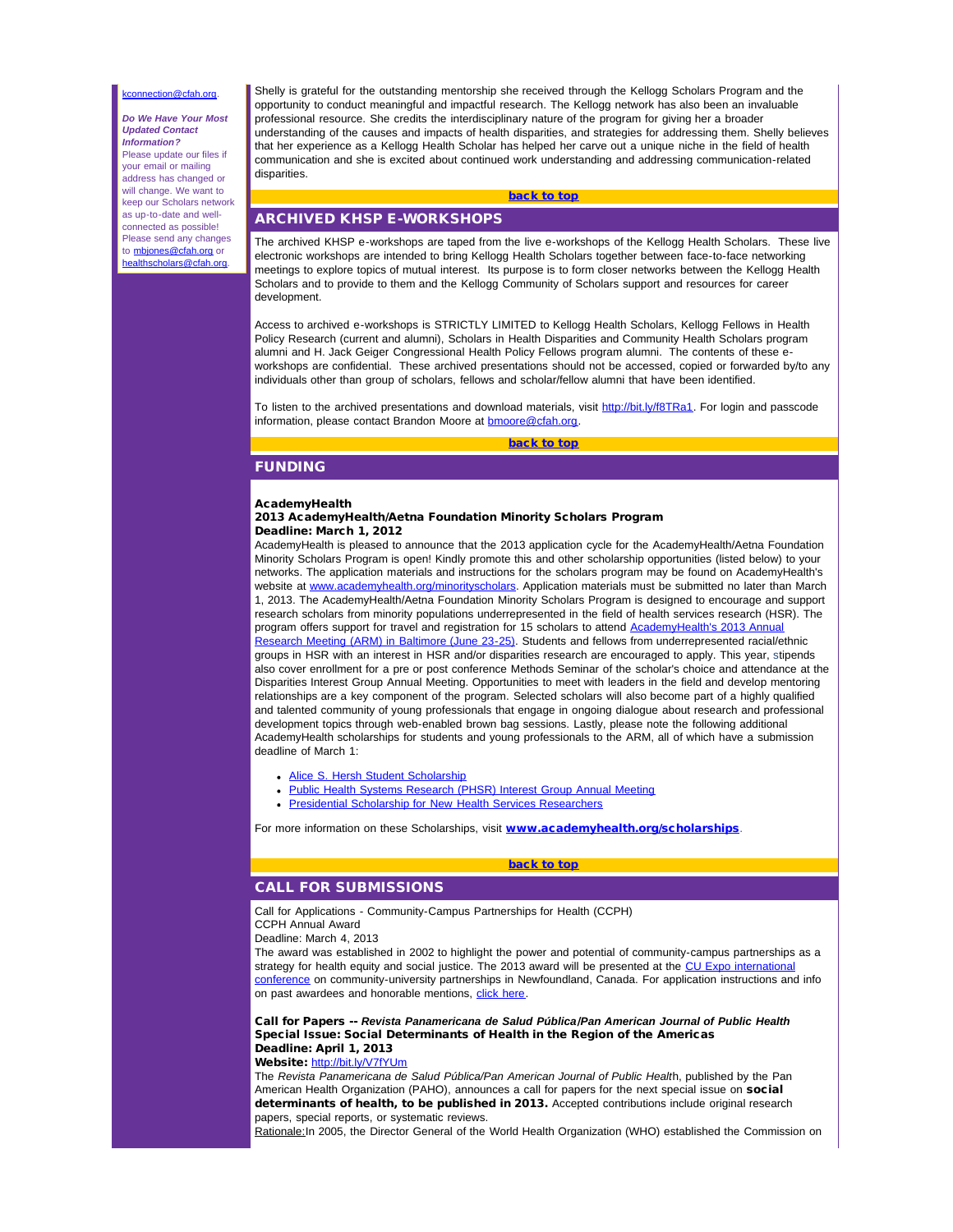the Social Determinants of Health [\(SDH\)](http://r20.rs6.net/tn.jsp?e=001DdGagPIseLuHHcmXwPFrtpk4pRfjuwVChrD8wtQwo2U7evCvSZ91H88ZfZ-gMcBJFbf0zKcxRZITSvcfr527YB2CUgjouMep_-Kg-TzUG34=) to support countries and global partners to address the factors leading to ill health and inequities. By clearly identifying the role of health determinants in the health outcomes of the population, this Commission developed a set of knowledge networks that worked together to assess the state of the world's economy, environment, gender rights, human rights, priority health conditions and urban health. The work of the WHO Commission on Social Determinants of Health and its related knowledge networks helped to more fully define the underlying causes of health inequities, which were outlined in the Commission's landmark final report "*[Closing the Gap in a Generation](http://r20.rs6.net/tn.jsp?e=001DdGagPIseLvq0CrjIbxAAHkEn01AG5F_RfMYD0fA2h0S5vGZ9zbSiigdttZ_xZWSYrXsz2jyteAnjVFoKb3Jt6dYwvGI1B2EIF5W-LP5CLk=)*", launched in 2008, as:

(a) differential power and influence associated with income inequality, and social and economic status, (b) differential exposures to stress, environmental toxins, and other adverse conditions, and

(c) differential consequences associated with discrimination and unequal access to services. Widespread awareness of these factors has helped to build consensus on the need to take action and where to intervene on broader conditions that affect these and related unequal outcomes.

The final report of the WHO Commission on the Social Determinants of Health SDH also emphasized the importance of building a global movement to act on social determinants to reduce health gaps between and within countries. In the Region of the Americas a strong regional movement on SDH has since emerged spearheading a number of national, regional and national initiatives including the establishment of National Commissions on SDH, integration of SDH in national and regional plans and the establishment of Regional Networks addressing such as the Pan American Alliance for Nutrition & Development. Building on Report's recommendations, in 2009, the World Health Assembly Resolution [62.14](http://r20.rs6.net/tn.jsp?e=001DdGagPIseLv6q5cXmN4ChjV0kyIBnt_LqplbwrfbG1L43DlOyAt6pE9AeUBLnvb4KUS_S7M-I8k4Q7R5ucwd19WPRXkykIlbacfeb2E48FE=), called upon Member States, the WHO Secretariat and the international community to address health inequities by implementing the social determinants approach to public health programs and requested the WHO Secretariat to provide support to Member States in implementing the "Health in All Policies" (HiAP) approach. To support countries in their response to this resolution, WHO convened the First World Health Conference on the Social Determinants of Health ([WCSDH\)](http://r20.rs6.net/tn.jsp?e=001DdGagPIseLue9jJSKvj5IrX0i_V9TvMgLnzrfgscuZJNH7DZ2mTJ1IIdppdDM7MpalnhzHL7U2v0ngSbmY7fRymzPxtjgPWuZrRt4SVlVLQ=) that took place in Rio de Janeiro, Brazil, October 19 to 21, 2011. In preparation for the World Conference, PAHO/WHO carried out a number of regional consultations to highlight and build upon the social determinants of health expertise in the Region. These events brought together Member States and key stakeholders to share experiences on policies and strategies aimed at reducing health inequities. It provided a global and regional platform for dialogue on how the recommendations of the WHO Commission on Social Determinants of Health could be taken forward. Further to the Conference and the adoption of the *Rio Political Declaration on the Social Determinants of Health*, the *Special Issue* will provide a platform for countries in the Region to take stock of what has been done in the area of social determinants of health since the adoption of the Rio Political Declaration and similarly strengthen the preparations for the 8th Global Conference on Health Promotion*,* to be held in Helsinki in 2013 where the central theme is "Health in All Policies."

Main theme:The main theme of the special issue will be "*Social Determinants of Health in the Region of the Americas*", addressing some of the key priorities that were identified by Member States during the Regional Consultation on the Social Determinants of Health that took place in Costa Rica in August, 2011:

- 1. Social inequities in health conditions within the Region of the Americas;addressing the following subthemes:
	- 1.1 Distribution of morbidity and mortality in different social groups;<br>1.2 The effects of social determinants on health throughout the life
	- The effects of social determinants on health throughout the life cycle including the intergenerational impact;
- 1. Governance to tackle the root causes of health inequities: implementing action on social determinants of health; addressing the following sub-themes:
	- 2.1 Assessment of the effects of social policies on health inequities and their determinants;

2.2 Development and analysis of existing evaluation methodologies addressing the impact of interventions on SDH;

2.3 Analysis and evaluation of inter-sectorial actions and interventions with the engagement of key partners;

1. The role of the health sector, including public health programs, in reducing health inequities;addressing the following sub-themes:

3.1 Evaluation of public health programs and health systems and services aiming at reducing health inequities; 3.2 Equitable access to and appropriate use of new health technologies;

1. Promoting participation: community leadership for action on social determinants;addressingthe following sub-themes:

4.1 Evaluation of experiences promoting social participation in the definition and implementation of social interventions to reduce health inequities;

4.2 Evaluating existing applied research on the impact of social participation.

1. Monitoring progress: measurement and analysis to inform policies;addressing the following sub-themes:

5.1 Development of indicators to measure health inequities;

5.2 Development or evaluation of strategies for monitoring the effects of SDH in morbidity, mortality and utilization of health services

Guest Editors:

- Prof. Michael Marmot, Director of the International Institute for Society and Health and former Chair of the Commission on the Social Determinants of Health;
- Dr. Alberto Pellegrini, public health researcher from the National School of Public Health (ENSP/FIOCRUZ) and Coordinator of the Center for Studies, Policies and Information on Social Determinants of Health (CEPI-DSS) in Brazil;
- Dr. Jeanette Vega,Director of the Rockefeller Foundation;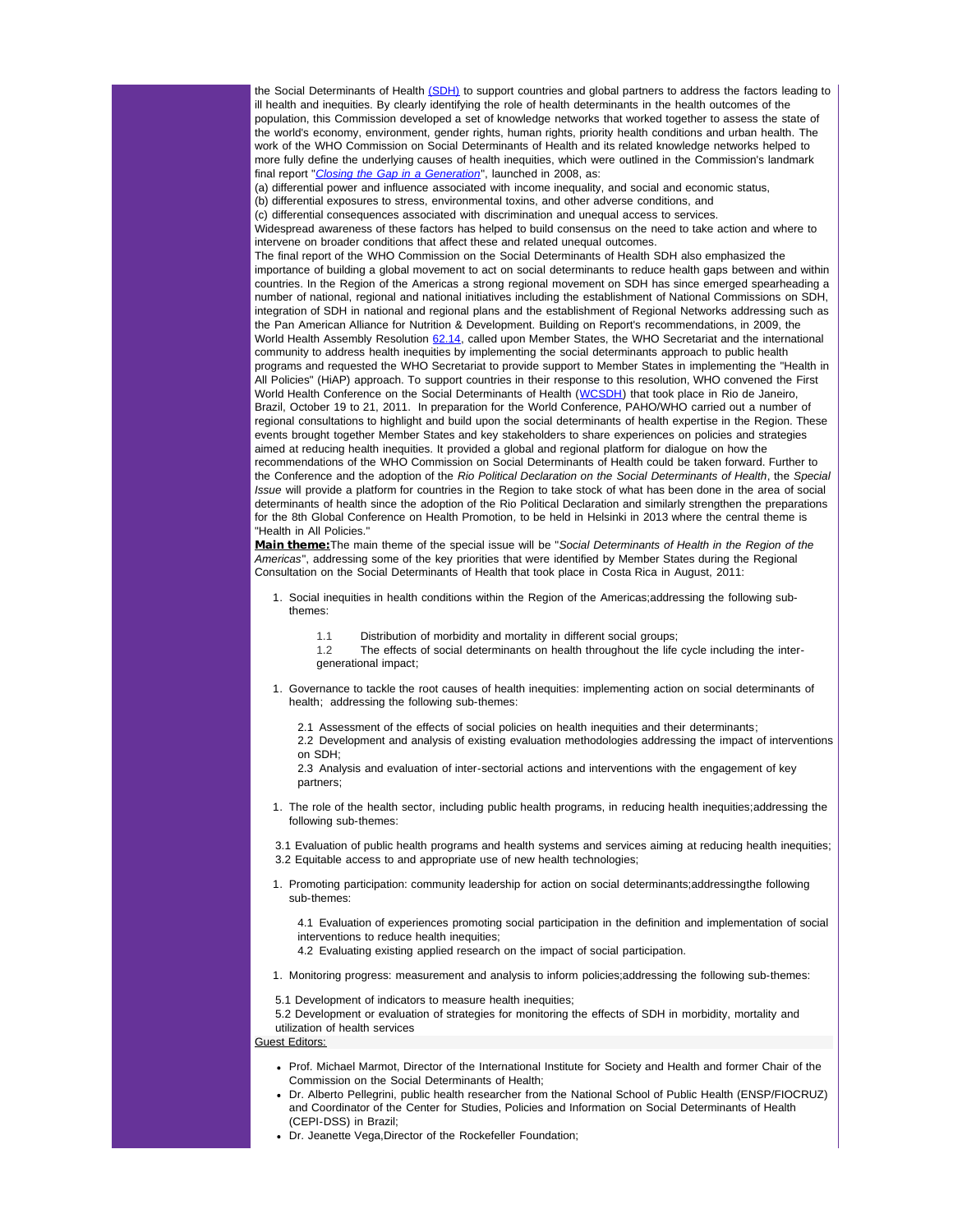- Dr. Orielle Solar,former member of the technical secretariat of the Commission on Social Determinants of Health at WHO and
- Dr. Kira Fortune, Advisor on Determinants of Health at the Pan American Health Organization.

Language of Submissions:Papers will be accepted in Spanish, English or Portuguese, and the manuscript selection process will follow the journal peer review procedures.

Authors are encouraged to send manuscripts in their native language.

Publishing Standards:In submitting papers, authors should follow the Instructions to Authors of the *Revista Panamericana de Salud Pública/Pan American Journal of Public Health*, available at: [http://bit.ly/WLo9Xu.](http://r20.rs6.net/tn.jsp?e=001DdGagPIseLsEMUBgEAsx7Ikuu7BwvObtENcyKqezeASJd5lz2IqJsbSgLej4-HdwA2rByGyEiXz5r0K3-qsCJXAsF-I6qdhVPDcCjHQY8Us=) They should be submitted for publication at: http://bit.ly/W0gas

The cover letter should indicate that the manuscript is being submitted for the special issue on the Social Journal Website: [http://bit.ly/1455ifz](http://r20.rs6.net/tn.jsp?e=001DdGagPIseLuxUhTBLMCsfSnNVAm1kvdv4yPCZLL2mO-SBTENJtF-6ha5kZr2vEqDKCZdE2Bs8HXAcAhzROAOsIuUMh_Nnguqfq8GJZ8B-Oo=). Deadline:1 April, 2013. *Contact information: Kira Fortune Email: [fortunek@paho.org](mailto:fortunek@paho.org)*

Call for Papers (in English or Spanish) - Action Research Journal Special Issue on: Knowledge Democracy and Action Research

### Deadline: May 1, 2013

Guest Editors: Drs. Namrata Jaitli, PRIA (Participatory Research Institute in Asia), India and George Openjuru, Makerere University, College of Education and External Studies Uganda in association with Dr. Rajesh Tandon, PRIA, India and Prof. Budd Hall, University of Victoria, Canada.

<span id="page-3-0"></span>Papers are invited for a special Action Research Journal issue focusing on knowledge democracy and Action Research. The primary purpose of this special edition of Action Research Journal is to draw attention to and raise debates about knowledge democracy and alternative forms of knowing. The second aim is to bring to the fore perspectives of authors from the Global South, which is understood to include excluded epistemologies from the global North such as Indigenous researchers. The central question in this call is the concept of knowledge democracy, which is about, "Whose Knowledge Counts"? Knowledge democracy goes beyond the concepts of a knowledge economy (how to match job skills to the global economy) and knowledge society (using existing knowledge for better social and economic outcomes). Knowledge democracy recognizes the diversity of knowledges, drawing on the work of Boaventura de Sousa Santos and others, a diversity of forms of knowledge representation (making use of artistic or other forms which are accessible to the public) and sees knowledge as a key part of people organizing themselves to create healthier, more vibrant and resilient communities. For details, please review the "call for papers" at [http://bit.ly/WvpEaf](http://r20.rs6.net/tn.jsp?e=001DdGagPIseLsnCEFhg4-vxDqMX1M0XYI-qCg9vNeg5b7PTYd5o1MMuy_La2QW8BCA_TuZPawymipNO4tNug9bE2GbQHRgxYVS3t3ZgHe4pEw=). For more information on the journal, visit [http://bit.ly/WKuzVv](http://r20.rs6.net/tn.jsp?e=001DdGagPIseLvCDt7gVFL1AgzgjL8gt2rlmy_qhCh24r1drGqQLQIPfRtnoaJFJ9c52sfgLUaxTyBsf5YbjIEwaPEe4Mtg0d-R5xVqxFVhkYc=). If you have specific questions or concerns regarding the call for papers, please contact Dr. George Ladaah Openjuru at *george.openjuru@gmajl.com* who will be in communication with the rest of the editorial group for this special issue.

[back to top](#page-0-3)

## CAREER DEVELOPMENT

American Educational Research Association (AERA) AERA Faculty Institute for the Teaching of Statistics with Large-Scale Data Sets Deadline: February 21, 2013

The AERA Grants Program is currently accepting applications to attend the **[Faculty Institute for the Teaching of](http://r20.rs6.net/tn.jsp?e=001DdGagPIseLuGY1xA0DtXuQbskEa7C69LpoaXYkcbM3qiplM18VQatYvEkMwaPDcrQ-FuSVTiGfQ6qQSPIRZz8cCZ0PigExmXqufu03vIMM4g24vK-arbUclVbUtgjixZoNJE1ggGvcef-28bP5uToct2rjyXus1C8H_iBRSnGytpO_Ag4RM4zzfXaeYGeb1GtWxLMuLEiajMx6reaoHYEA7lRRUrevAjYC5XO2voIGg-gKX5yY1QQG9oZ1x2VGHE)** s with Large-Scale Data Sets, with a deadline of Thursday, February 21, 2013. The Institute will be held June 10-13, 2013. Those selected for participation will receive support covering the Institute's fees, transportation, housing, and meals for the dates of the Institute. Faculty members at U.S. universities with doctoral programs who teach basic introductory doctoral-level statistics or methodology courses and who seek to integrate large-scale federal education data sets into the teaching of these courses are encouraged to apply. Applicants may be faculty members in graduate schools or departments of education, or from other disciplines with an interest in education research. Prior experience using large-scale data sets is required. For further information about the AERA Grants Program and the Faculty Institute for the Teaching of Statistics with Large-Scale Data Sets, review the [Call for](http://r20.rs6.net/tn.jsp?e=001DdGagPIseLuGY1xA0DtXuQbskEa7C69LpoaXYkcbM3qiplM18VQatYvEkMwaPDcrQ-FuSVTiGfQ6qQSPIRZz8cCZ0PigExmXqufu03vIMM4g24vK-arbUclVbUtgjixZoNJE1ggGvcef-28bP5uToct2rjyXus1C8H_iBRSnGytpO_Ag4RM4zzfXaeYGeb1GtWxLMuLEiajMx6reaoHYEA7lRRUrevAjYC5XO2voIGg-gKX5yY1QQG9oZ1x2VGHE) [Applications](http://r20.rs6.net/tn.jsp?e=001DdGagPIseLuGY1xA0DtXuQbskEa7C69LpoaXYkcbM3qiplM18VQatYvEkMwaPDcrQ-FuSVTiGfQ6qQSPIRZz8cCZ0PigExmXqufu03vIMM4g24vK-arbUclVbUtgjixZoNJE1ggGvcef-28bP5uToct2rjyXus1C8H_iBRSnGytpO_Ag4RM4zzfXaeYGeb1GtWxLMuLEiajMx6reaoHYEA7lRRUrevAjYC5XO2voIGg-gKX5yY1QQG9oZ1x2VGHE) or visit [www.aera.net/grantsprogram.](http://r20.rs6.net/tn.jsp?e=001DdGagPIseLuGqEvBEhPaiL6cSQfZArnhJFqWYBizqC1bNPq1H6eLV16Y2Gl5gwZXCjFRA0pOMxsmdvbawC23zKlOvAlTSZ35J8rHIpc45Njsi2EXsum4PYFdSeYiE46o) You may also contact Kevin Dieterle, AERA Grants Program Manager, at [grantsprogram@aera.net](mailto:grantsprogram@aera.net) or (202) 238-3227.

#### Centers for Disease Control and Prevention Health Scientist, GS-601-11/12/13 (Program Evaluation)

The Applied Science & Evaluation Branch (ASEB), Division of State and Local Readiness, Office of Public Health Preparedness and Response, has an opportunity for a GS-11/12/13 Health Scientist on the Measurement and Evaluation Team (MET). This is a permanent position. The organization is located on the Clifton-Roybal campus, in Building 21. The mission of ASEB is to strengthen public health preparedness, response and recovery through science and evaluation. The functions of the branch are to: (1) Assess the effectiveness of the PHEP Cooperative Agreement; (2) Provide analytic support and evaluation expertise to DSLR and the Office of Public Health Preparedness and Response; (3) Conduct, integrate, translate, and leverage interdisciplinary preparedness science; (4) Foster innovation and efficiency in evaluation and research through collaboration with healthcare and health security partners; (5) Develop evidence based recommendations to improve the quality of decision-making on preparedness, response and recovery activities. This position is within MET, a team charged with a wide range of activities including development and implementation of an evaluation framework and strategies, as well as specific sets of performance measures, for the Public Health Emergency Preparedness (PHEP) Cooperative Agreement; focused evaluation projects (formative and summative) within OPHPR as well as in collaboration with PHEP awardees; and the provision of training and technical assistance to program staff and awardees on aspects of evaluation and measurement. MET team members also contribute to special studies and research projects. A health scientist or health analyst with strong program evaluation skills is required. The incumbent will serve as a program evaluator as well as measurement and indicator subject-matter expert, and will work independently or as part of a team to help CDC programs and partners plan, monitor, and/or evaluate complex public health programs,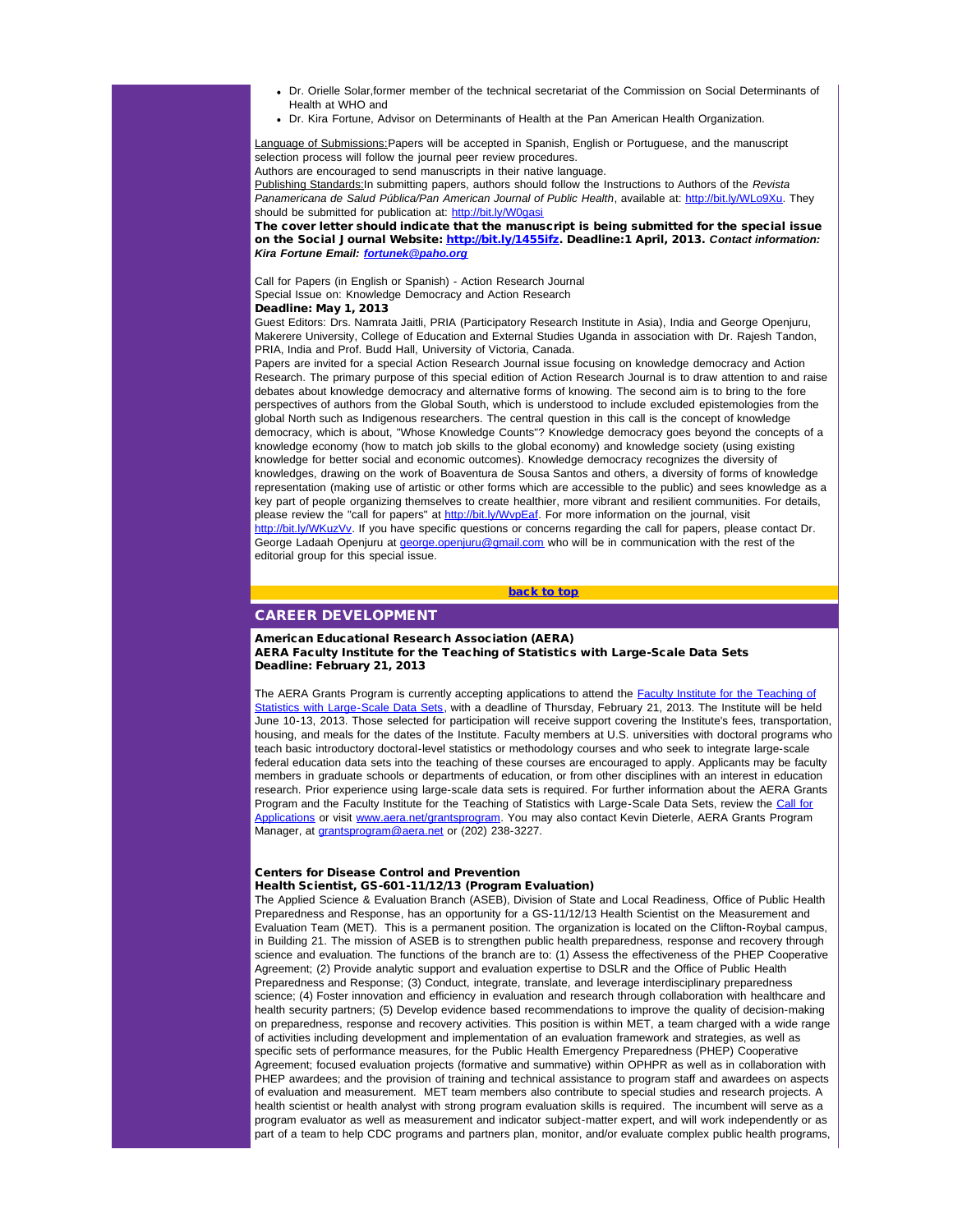projects, and/or studies. Duties will relate primarily to evaluation and measurement of public health and healthcare system emergency preparedness and response at the program and awardee levels. Will collect and interpret data and information from a variety of sources and using a variety of qualitative and quantitative methods and will prepare recommendations accordingly. Will deliver recommendations and findings in both written and oral forms to a variety of technical and non-technical audiences. Will provide technical assistance and training as needed for program and awardee staff on subjects related to measurement and evaluation. ASEB employees collaborate on projects in a matrix environment; therefore the incumbent will have opportunity to work with other teams within the branch, as well as to support Center-level initiatives. ASEB offers a highly flexible, results-oriented work environment. The branch has grown considerably over the past yearas it supports a range of initiatives. If interested, please apply for this position at the following USA Jobs link:

[https://www.usajobs.gov/GetJob/PrintPreview/334764400](http://r20.rs6.net/tn.jsp?e=001DdGagPIseLsg5XRUa__01e1WnygNdSahpU_KwlndpTo_RiJGehN89-O64yA0UPYOLZFMRr3Xny4EzMzwucssFHJkDbZzfrrWgqyx5p4QpCAGLSt_vKsBiQ4YoCVecp_S3bPHHdwxs3hkPHne5y5vUTuiTU2rv2Xt) or search by announcement number: HHS-CDC-M1-13- 817029. You may also refer *external candidates* (US citizens / not current federal employees) to this link: [https://www.usajobs.gov/GetJob/PrintPreview/335985200.](http://r20.rs6.net/tn.jsp?e=001DdGagPIseLsui1kUZ9m4BX5pCehGrnCYYHAitAvahlrJ5xRGViN7fp0uICD8qe3wc1Rjfojhvsz0ICPJra540gHlMVs-i-CxXPLHou33yzI6TKH2ORBBuESHWPbOi7qzrYWXmwqGLeyAf_QpFiYlisbVT4oMJ3J8) Questions about the position may be directed to Dr. Dale Rose at: [ido8@cdc.gov](mailto:ido8@cdc.gov)

## CommonHealth ACTION Program Manager

CommonHealth ACTION is currently seeking a Program Manager to oversee exciting national and regional public health initiatives while contributing to the expansion of programmatic portfolios.

CommonHealth ACTION (CHA) is a national, nonprofit public health organization that works with national organizations and community-based partners to create community conditions in which all people have equal opportunities to achieve optimal health. To achieve its mission, CHA designs and facilitates community-level programming; provides tailored technical assistance; engages in research, writing, and evaluation; and offers a range of support to community groups and funding organizations interested in innovative and effective public health practice and community-based advocacy efforts.

For CHA initiatives, we are seeking a versatile and proven manager. Competitive candidates will have experience and skills related to providing technical assistance to community leaders, public health systems redesign, public policy analysis, community wellness, social determinants of health strategies, and policy advocacy. In addition, the manager should have knowledge/interests related to determinants of health, civic engagement, disproportionalities and disparities that impact health and well-being: and obesity, smoking, poor dietary habits, and lack of physical activity.

General Responsibilities: The Program Manager plays a central role in the development and coordination of CHA programmatic activities. The Program Manager works independently and collaboratively with CHA staff to plan, manage, and implement activities in the following areas: public health programming; community-based technical assistance; research and evaluation; resource development; grant and contract management; report writing; community-based organizational development; community engagement; and meeting development and implementation. Other responsibilities include supporting communications activities, serving as liaison and CHA representative at meetings, and establishing and maintaining partnerships to advance CHA's mission. The Program Manager position requires public health and determinants of health knowledge and experience. In addition, it requires excellent analytical, interpersonal, organizational, and writing skills. The Program Manager must exercise discretion, independent judgment, and political acumen.

WORK DUTIES MAY INCLUDE, BUT ARE NOT LIMITED TO:

- Provide overall project management, including developing and managing timelines, leading project planning, and coordinating deliverables in collaboration with external partners.

- Build and maintain effective working relationships with external partners.
- Manage a process of providing sub-grants to community partners.
- Ensure effective project documentation and reporting.
- Conduct and coordinate research activities to support program and portfolio development.
- Develop and effectively manage program timelines to ensure timely completion of program deliverables.

- Monitor program activities to ensure quality and accuracy of work vis-à-vis contractual and grant commitments.

- Manage and coordinate programmatic meetings.

- Facilitate small and large group meetings and trainings.

- Manage and provide technical assistance to community-based organizations.
- Develop publications, grant applications, and reports through collaborative writing and editing.
- Track relevant activities in public health and related fields to inform CommonHealth ACTION, partners, and communities.
- Manage consultant contracts
- Contribute to program evaluation.
- Participate in long- and short-term strategic and programmatic development and planning activities.

- Identify opportunities for marketing programs and services, and implement promotional activities on behalf of CHA.

Identify partnership and funding opportunities and promote relationship-building with other organizations, agencies and/or individuals.

- Develop PowerPoint presentations and other materials for program-related events.

- Enhance community leader's capacity to address social, economic and environmental conditions that shape health outcomes by providing technical assistance.

- Develop written and online tools for programmatic use including survey and evaluation instruments.

- Identify technological tools to enhance and support CHA's capacity and programs.

- Serve as programmatic liaison to external partners, including representing CHA at national, regional and local meetings.

- Adhere to CHA's administrative and recordkeeping guidelines to support accurate bookkeeping and documentation of activities.

- Serve as a resource advisor to CHA staff as needed.
- Contribute to specific CHA projects in the following capacities: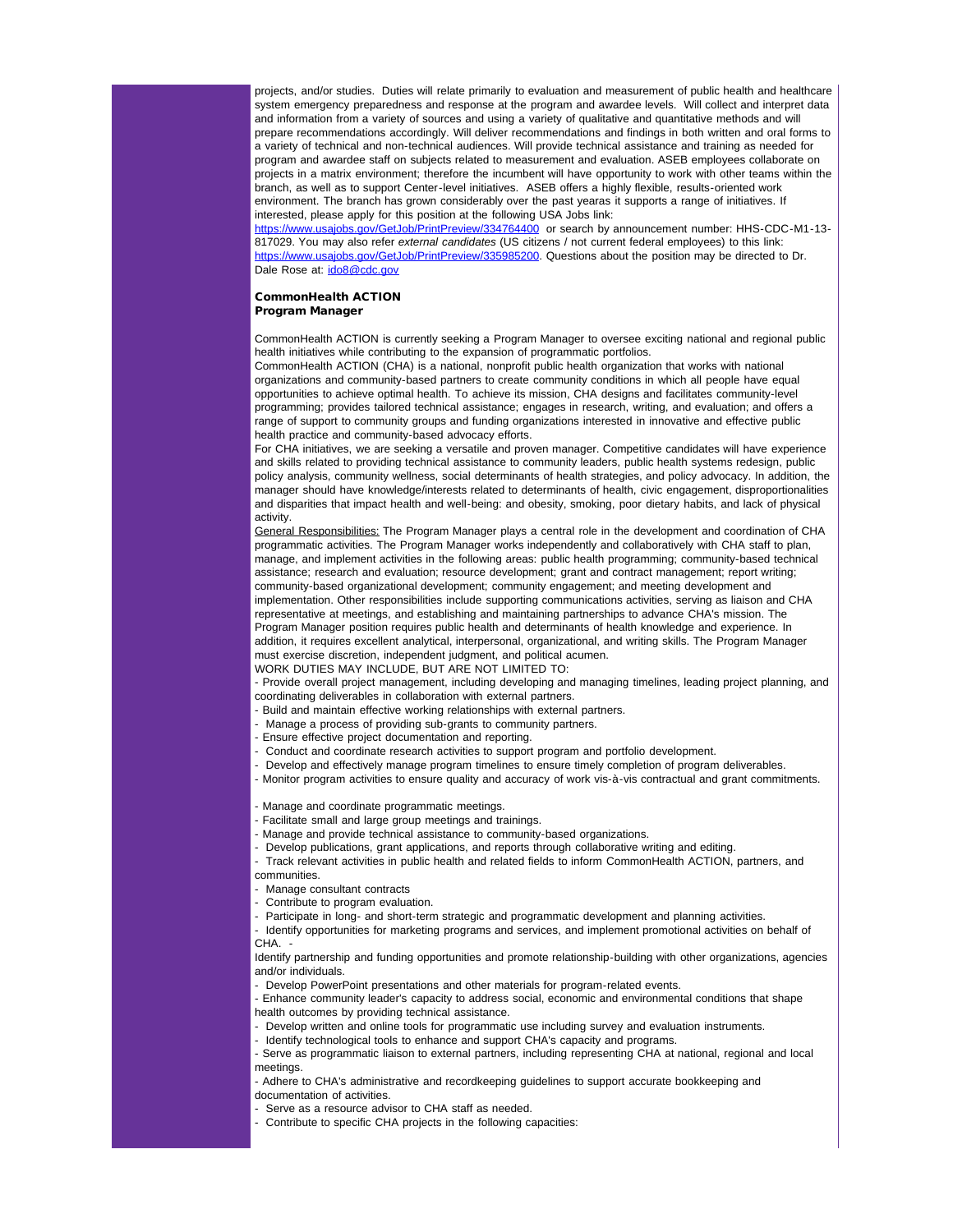o Manager or the Kaiser-funded Port Towns Community Health partnership in Prince George's County Maryland. o Primary coordinator for Montgomery County Department of Health and Human Services (MCDHHS) equity workgroup grant.

o Workshop Trainer for the Texas Health & Human Services Commission (HHSC) Center for Elimination of Disproportionality & Disparities (CEDD).

o Technical assistance provider for the Joint Center's PLACE MATTERS initiative expansion into New Mexico. o Secondary team member for Place Matters initiative

Employment Standards & Conditions

EDUCATION AND EXPERIENCE: Master of Public Health (preferred) or Master degree in related field with a minimum of five (7) years of experience in public health, public policy, management, and/or community-based issues.

- A strong understanding of public health practice - Ability to work with diverse individuals and groups on complex community issues - Track record of managing contracts, grants, and programmatic activities. - Track record of successful, collaborative proposal development, and writing. - Ability to work with diverse individuals and groups on complex community issues. - Knowledge of and interest in technical assistance and communications - Willingness to engage in continuous learning and training - Demonstrated professional and political aptitude - Understanding of how equity influences health, human service and quality of life outcomes for

diverse populations. - Experience in providing or conducting training. - Familiarity with Cuyahoga County (OH), New Mexico, Prince George's County, MD, and the State of Texas is a plus. HIRING SALARY RANGE & BENEFITS: \$62,000.00 - \$72,000.00 (Salary is contingent upon available funding),

and is commensurate with experience and qualifications. CHA also offers a competitive benefit package with annual leave, health/dental/vision insurance and retirement contributions (403B).

JOB LOCATION: The position is based in the Washington Metropolitan area and requires the employee to work at the CommonHealth ACTION office as well as to perform field work.

ESTIMATED START DATE: February 15, 2013

TRAVEL: Domestic travel is required for this full-time position. Estimated national travel: 15-35% annually. POINT OF CONTACT: John Wesley, HR Specialist /Office Manager

HOW TO APPLY: Please submit a resume/CV and salary requirements to: [HR@commonhealthaction.org](mailto:HR@commonhealthaction.org) Please place "Program Manager" in the subject line of the email when applying. NO PHONE CALLS PLEASE. Due to the large number of applicants, only successful candidates will be contacted. CommonHealth ACTION values a respectful, collaborative work environment. We establish and maintain trustful relationships with all staff, contractors, funders, and partners. We believe that hard work, a focus on quality, and a passion for the public's health are required to improve the well-being of individuals, families, and communities. CHA looks to all staff to contribute to the effective implementation of programmatic activities and the successful growth of the organization.

## Community Catalyst, Inc.

#### Associate Project Director - Roadmaps to Health

The Organization:Community Catalyst is a national, non-profit consumer advocacy organization founded in 1997 with the belief that affordable quality health care should be accessible to everyone. We work in partnership with national, state and local organizations, policymakers, and philanthropic foundations to ensure the interests of all people are heard and represented wherever important decisions about health and the health system are made: in communities, courtrooms, statehouses and on Capitol Hill. Over the years, we have helped build a consumer health advocacy movement across the country, defended vital health care programs for the uninsured and underserved, held health care institutions and corporations accountable to the public interest, and run national campaigns on emerging health care issues. At Community Catalyst, we believe that our people are our strength. Their knowledge, commitment and talents drive our accomplishments. Our staff members are established experts in health policy, advocacy, organizational development, community organizing, law, communications and strategic planning. They provide strategic advice, information, and resources that facilitate communities, consumer advocates, health care providers, foundations and policymakers working together at the local, state and federal level to achieve health policy and system changes that benefit all people. For more information about Community Catalyst, you can visit our website: www.communitycatalyst.org.

The Project:Community Catalyst manages the *Roadmaps to Health* Community Grants, which support two-year state and local efforts by coalitions that can include business, education, health care, public health, community organizations, and policymakers, as they advocate for positive policy or system changes that address the social and economic factors that impact the health of people in their community. The *Roadmaps to Health* community grantees are working to create healthier places to live, learn, work and play. In doing so, these grantees build on the Robert Wood Johnson Foundation (RWJF) and the University of Wisconsin Population Health Institute (UWPHI) *County Health Rankings* model, which highlights the critical role that factors such as education, jobs, income, and our environment play in influencing how healthy people are and how long they live. Together with the *County Health Rankings* and other *County Health Roadmaps* activities, the Roadmaps to Health Community Grants are an important element of the *County Health Rankings & Roadmaps* program.

Community Catalyst collaborates with RWJF and UWPHI in managing the *Roadmaps to Health* Community Grants. Community Catalyst serves as the Policy and Advocacy Lead and is responsible for providing an organized and integrated series of training and technical assistance supports to grantees, which are also coordinated with UWPHI and other project partners.

The Position:The Associate Project Director, working closely with the Program Director, manages the development and provision of technical assistance to the thirty *Roadmaps to Health* Community Grants grantees, participates in development of program strategy, and works to implement the project - including engagement with the full continuum of the grantmaking activities. The Associate Project Director works to identify synergies and assure coordination with other Community Catalyst programs and other partners within the *County Health Rankings & Roadmaps* program.

#### Responsibilities:

- Develop, in collaboration with project team and consultants, the approach to technical assistance, including the overall advocacy capacity framework, advocacy tools, and grantee reporting format;
- Manage and evaluate the provision of technical assistance to ensure effective support for grantees and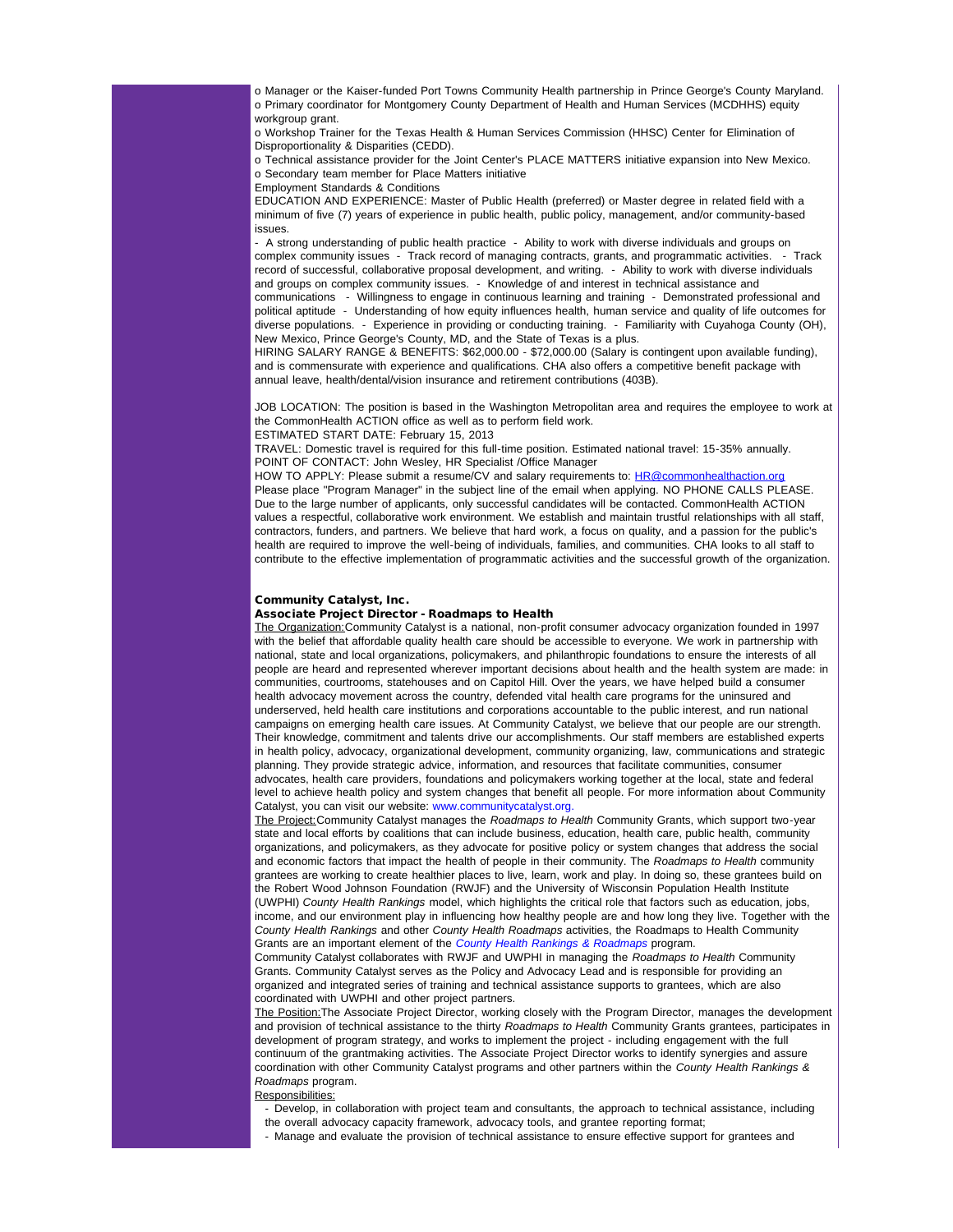fulfillment of project goals;

- Plan and coordinate the annual grantee convening, grantee site visits, grantee webinars, other technical assistance activities and related meetings in coordination with RWJF, UWPHI, and collaborating consultants;

- Serve as member of project team designing and implementing program strategy including assistance in carrying out project communications plan;

- Assist in networking and promotion of project tools and strategies to non-grantee sites and interested parties; - Day to day responsibilities as part of the grant-making process, including CFP process, proposal review, tracking and reporting, review of budget requests, and evaluation process;

- Actively participate in related Community Catalyst projects and working teams to take advantage of synergies with other Community Catalyst work and relationships;

- Promote coordination, collaboration, and sharing of lessons learned with other *County Health Rankings & Roadmaps* partners; and

- Other duties as assigned by the Project Director.

#### Qualifications:

- Minimum of a bachelor's degree and five (5) years of relevant professional experience. Master's degree in public health or policy preferred.

- Strong leadership, relationship development, collaborative, and team building skills

Experience in providing technical assistance in support of policy advocacy including development of learning community and meeting facilitation.

- Ability to manage several tasks at once, respond to tight timelines and operate effectively in a fast-paced environment

- Strong organizational skills, track record of following through to achieve results
- Ability to grasp and analyze substantive, often complex, policy and political information
- Ability to convey complex information in writing and speaking so that it is easily understood by the public
- Ability to work collaboratively with diverse people both within the organization and in the field
- Strong research, writing, and program planning skills
- Ability to anticipate strategic opportunities and/or challenges and develop responses
- Familiarity with web-based technology and other campaign tools
- Experience running public policy campaigns a plus
- Ability to travel
- Qualified candidates from diverse personal, cultural, and ethnic backgrounds are encouraged to apply. - Bilingual/bicultural background a plus
- Supervision: Position reports to the Program Director.

Benefits: Competitive salary; Generous paid time off policy; Robust benefits package; Convenient downtown Boston location.

Applicants should submit a resume with a one page cover letter briefly summarizing their interest in and qualifications for the position to: [jobs@communitycatalyst.org](mailto:jobs@communitycatalyst.org). Please type "Associate Project Director" in the Subject line.

#### Community Catalyst, Inc.

#### Technical Assistance Coordinator - Roadmaps to Health

The Organization:Community Catalyst is a national, non-profit consumer advocacy organization founded in 1997 with the belief that affordable quality health care should be accessible to everyone. We work in partnership with national, state and local organizations, policymakers, and philanthropic foundations to ensure the interests of all people are heard and represented wherever important decisions about health and the health system are made: in communities, courtrooms, statehouses and on Capitol Hill. Over the years, we have helped build a consumer health advocacy movement across the country, defended vital health care programs for the uninsured and underserved, held health care institutions and corporations accountable to the public interest, and run national campaigns on emerging health care issues. At Community Catalyst, we believe that our people are our strength. Their knowledge, commitment and talents drive our accomplishments. Our staff members are established experts in health policy, advocacy, organizational development, community organizing, law, communications and strategic planning. They provide strategic advice, information, and resources that facilitate communities, consumer advocates, health care providers, foundations and policymakers working together at the local, state and federal level to achieve health policy and system changes that benefit all people. For more information about Community Catalyst, you can visit our website: [www.communitycatalyst.org.](http://r20.rs6.net/tn.jsp?e=001DdGagPIseLthkI-LZQLAvThZdCvxeZWqEYZKLlQZlhYVqTUCKQxqNcPwcPhuyUXCpFhGvLkgqwqFMdS0cPP-0sBp8ltX6Z9cggNuIoGzafn7KJBmzEAOSg==)

The Position:The Technical Assistance Coordinator, working closely with the Program Director and Associate Project Director, provides technical assistance on advocacy campaign strategy to *Roadmaps to Health* Community Grants grantees and participates in implementation of overall program strategy - including engagement with the full continuum of the grantmaking activities. The Technical Assistance Coordinator will be responsible for supporting the grantees' effectiveness and ensures lessons learned from the grantee efforts are captured and shared with a variety of audiences. The Technical Assistance Coordinator will also identify synergies and assure coordination with other Community Catalyst programs and other partners within the *County Health Rankings & Roadmaps* program.

Responsibilities:

- Maintain regular and effective interaction with assigned *Roadmaps to Health* grantees;
- Offer tailored technical assistance and support to assigned *Roadmaps to Health* grantees. Support will emphasize the following advocacy capacities:
	- o Policy research and analysis;
	- o Communications and Media;
	- o Coalition-building and maintenance;
	- o Developing and implementing policy campaigns;
	- o Engaging grassroots support;
	- o Generating resources, including funding;
	- o Influencing decision-makers; and
	- o Story telling.
- Develop, coordinate, and provide technical assistance and support activities for grantees on topics such as advocacy strategy, program planning, resource management, and evaluation;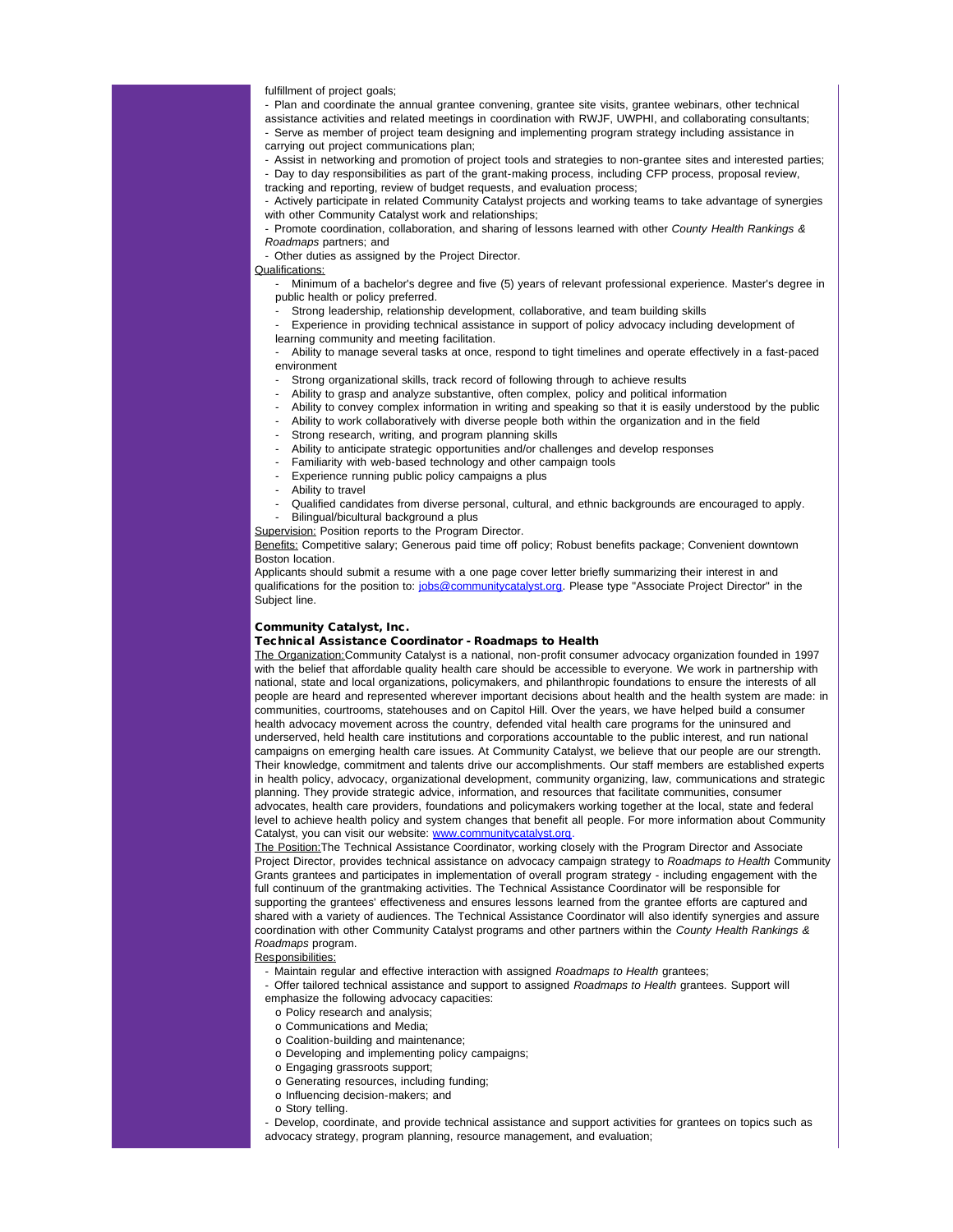- Contribute to the development of, in collaboration with project team and consultants, the approach to technical

assistance, including the overall framework for advocacy capacity, advocacy tools, and grantee reporting format; - Report on and evaluate the technical assistance to ensure effective support for grantees and fulfillment of

project goals;

- Day to day responsibilities within the grant-making process including proposal review, tracking and reporting, review of budget requests, and evaluation process;

- Assist in planning and coordinating annual grantee convening, grantee site visits, webinars, other grantee meetings, often in coordination with RWJF, UWPHI, and/or collaborating consultants;

- Serve as member of project team designing and implementing program strategy including assistance in carrying out project communications plan;

- Assist in networking and promotion of project tools and strategies to non-grantee sites and interested parties; - Actively participate in related Community Catalyst projects and working teams to take advantage of synergies with other Community Catalyst work and relationships;

- Promote coordination, collaboration, and sharing of lessons learned with other *County Health Rankings & Roadmaps* partners; and

- Other duties as assigned by Project Director.

Qualifications:

- Strong leadership, relationship development, collaborative, and team building skills;

- Experience of five or more years running issue/public policy campaigns including managing advocacy coalitions, grassroots organizing, policy analysis and implementing communications strategies;

- Policy expertise in areas such as health, education, economic development, community safety or social service support programs is preferred;

- Experience managing broad coalitions of stakeholders and unifying various groups around a common mission and vision;

- Experience providing technical assistance in support of policy advocacy including development of learning community and meeting facilitation;

- Ability to manage several tasks at once, respond to tight timelines and operate effectively in a fast-paced environment;

- Strong organizational skills, track record of following through to achieve results

- Ability to grasp and analyze substantive, often complex, health policy and political information;

- Ability to convey complex information in writing and speaking so that it is easily understood by the public;

- Ability to work collaboratively with diverse people both within the organization and in the field;
- Strong program planning skills;

- Familiarity with web-based technology and other campaign tools;

- Ability to anticipate strategic opportunities and/or challenges and develop responses;
- Master's degree in public health or policy preferred;
- Ability to travel;
- Qualified candidates from diverse personal, cultural, and ethnic backgrounds are encouraged to apply;
- Bilingual/bicultural background a plus;
- Strong research and writing skills.

Supervision:Position reports to the Program Director

Benefits:Competitive salary; Generous paid time off policy; Robust benefits package; Convenient downtown Boston location.

Applicants should submit a resume with a one page cover letter briefly summarizing their interest in and qualifications for the position to: [jobs@communitycatalyst.org](mailto:jobs@communitycatalyst.org). Please type"Technical Assistance Coordinator" in the Subject line.

Harvard School of Public Health, Department of Social and Behavioral Sciences and Center for Community-Based Research

Junior Faculty (3 Openings)

1) Assistant/Associate Professor of Health Disparities - 1 position

[http://www.hsph.harvard.edu/searches/society-human-development-and-health-2/](http://r20.rs6.net/tn.jsp?e=001DdGagPIseLtJvgegrekU65J12PvXadHgQbMy8tc6U3BUO0qRExsWvmoUT7H0tx7_wDHZf68U_cvJ0BLou19w4OohoifltE4XU1fixOIkQ1wwPVXIxCm9XFWY9NRU4-qRl6LCSsFVMLaliYkYKNE9oTTME8ECfk9SMBTfvPdfQGVZq_v4j3dXTg==) CONTACT FOR QUESTIONS: Chair, Search Committee for SHDH/DFCI

c/o Linnea Benson-Whelan, Search Administrator

Email: [linnea\\_benson-whelan@dfci.harvard.edu](mailto:linnea_benson-whelan@dfci.harvard.edu)

The Harvard School of Public Health (HSPH) and the Dana-Farber Cancer Institute (DFCI) seek candidates for a position as assistant or associate professor. This is a tenure-ladder position with the academic rank to be determined in accordance with the successful candidate's experience and productivity. The successful candidate will have a joint appointment in the Department of Social and Behavioral Sciences at HSPH and in the Center for Community-Based Research in the Division of Population Sciences at DFCI. A core theme for research conducted in the Center for Community-Based Research is understanding the role of the social environment in cancer prevention, control, and treatment. Candidates should have a background in one or more of the following: community-based approaches to cancer prevention and control; the health effects of housing; measurement and impact of neighborhood level factors on health/health behaviors; the role of social and financial factors in cancer outcomes and end-of-life care. Experience conducting research with socioeconomically disadvantaged and racial/ethnic minority populations is also desirable, as are strong research methods skills (quantitative and/or qualitative; multi-level expertise). Potential/demonstrated success in grant-funded research will be a strong consideration. Candidates must have a doctoral degree in any of the following fields: psychology, sociology, public health, a related field within the social and behavioral sciences, or a professional doctoral degree in medicine or nursing. The successful candidate will teach and advise students in the doctoral and master's programs in the Department of Social and Behavioral Sciences, and will mentor postdoctoral fellows. S/he will be a member of DFCI's Division of Population Sciences, which includes three major research programs (cancer outcomes, genetics/high-risk populations, and community-based prevention research), and will ideally have interests that bridge at least two of these programs. The candidate will also be a member of the Dana-Farber/Harvard Cancer Center. Numerous additional opportunities exist for interdisciplinary and collaborative work between HSPH, DFCI, and Harvard's other teaching hospitals. This position includes a highly competitive compensation and start-up package. Please apply to: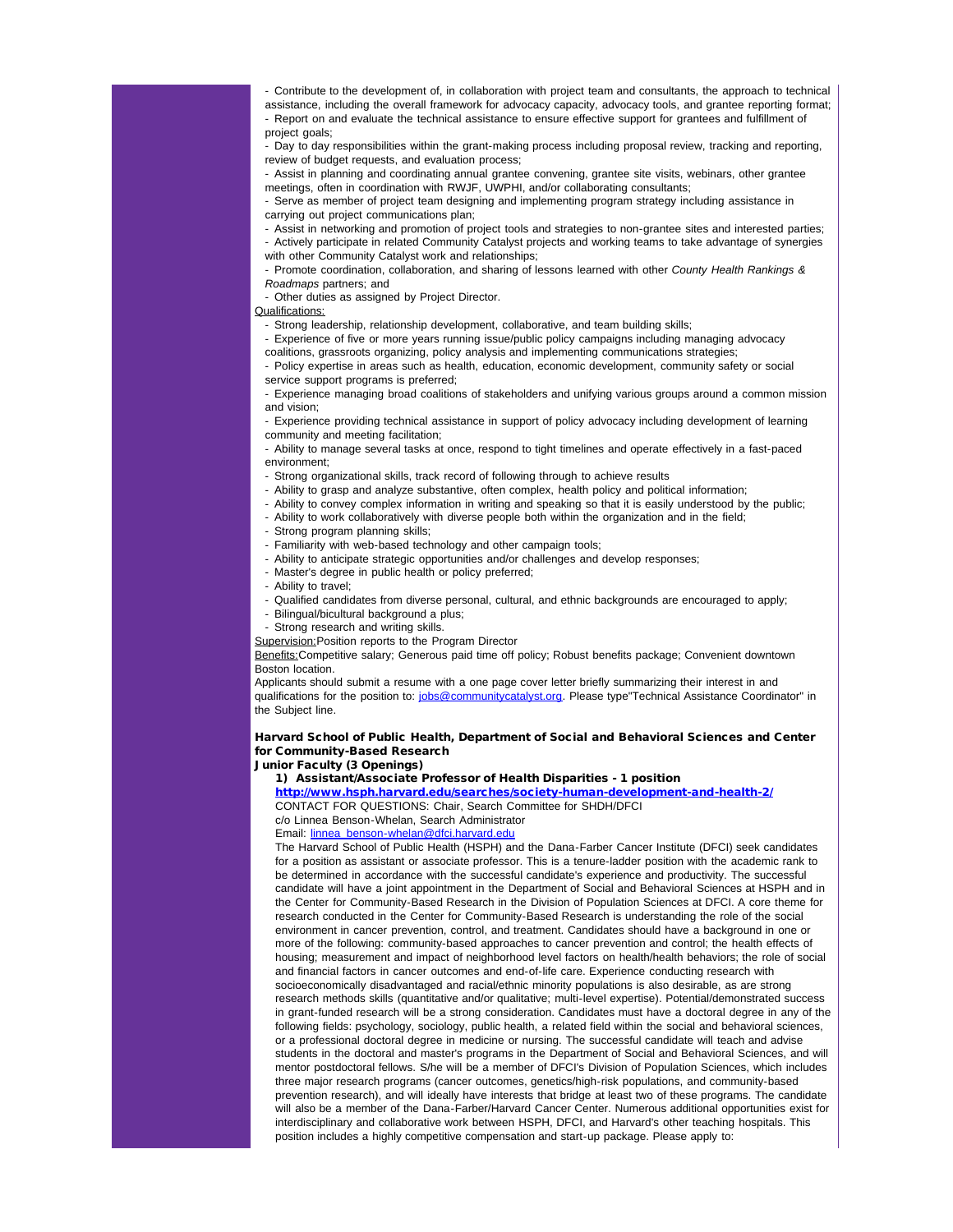[https://academicpositions.harvard.edu/postings/4406](http://r20.rs6.net/tn.jsp?e=001DdGagPIseLvoewUZmaRUuBLyeKQ35SX00okT-4ic7zrmQUtojEBvyazEDPMoE3KVb_687jKirQLkmCJAYfnldIMH9_gci1R-soe9E7htUSJU5PA9Dw33mXpkywhPWN8LUq1__PENLGK17-zLPTl2XA==) For questions, please contact: Chair, Search Committee for SHDH/DFCI c/o Linnea Benson-Whelan, Search Administrator Email: [linnea\\_benson-whelan@dfci.harvard.edu](mailto:linnea_benson-whelan@dfci.harvard.edu) Dana-Farber Cancer Institute 450 Brookline Avenue, LW720 Boston, MA 02215

2) Assistant/Associate Professor of Social and Behavioral Sciences - 2 positions [http://www.hsph.harvard.edu/searches/society-human-development-and-health-2#Social](http://r20.rs6.net/tn.jsp?e=001DdGagPIseLtgjngdfV1mrq_DRKTUMJL8FEnYyTZDaC9i7p_Ax9uy7yUvY7TqB9NLX5lvjXoZyiqyFH1nAAL8Zl4IV4ikq42X3Q1kPFyFoY96CUR9huG-9AxP47EmW0zqirtWrdCFjCVZOxZBpr8hVu4pJmYBSLWFbNrs-hKnxNxPhbmoOoIxJz9KVFl9jROjbKMxPJdrJHF-fieNWmE5ojKkiiIMLTok)[and-Behavioral-Sciences](http://r20.rs6.net/tn.jsp?e=001DdGagPIseLtgjngdfV1mrq_DRKTUMJL8FEnYyTZDaC9i7p_Ax9uy7yUvY7TqB9NLX5lvjXoZyiqyFH1nAAL8Zl4IV4ikq42X3Q1kPFyFoY96CUR9huG-9AxP47EmW0zqirtWrdCFjCVZOxZBpr8hVu4pJmYBSLWFbNrs-hKnxNxPhbmoOoIxJz9KVFl9jROjbKMxPJdrJHF-fieNWmE5ojKkiiIMLTok)

CONTACT FOR QUESTIONS: Chair, Search Committee for SBS/DFCI

c/o Monika Szperka, Search Administrator

Email: [mszperka@hsph.harvard.edu](mailto:mszperka@hsph.harvard.edu)

AND: please ONLY CONTACT the contact person listed for these position

The Harvard School of Public Health (HSPH) and the Dana-Farber Cancer Institute (DFCI) seek candidates for a position as Assistant/Associate Professor (2 openings). These are tenure-ladder positions, with the academic rank to be determined in accordance with the successful candidate's experience and productivity. For one opening, the successful candidate will have an appointment in the Department of Social and Behavioral Sciences at HSPH. For the second opening, the successful candidate will have a joint appointment in the Department of Social and Behavioral Sciences at HSPH and in the Center for Community-Based Research in the Division of Population Sciences at DFCI. For both positions, we are interested in scholars with a distinguished record of research and teaching in health communications. Areas of research foci may include mass media, patient-provider communication, consumer health informatics with a focus on Internet and social media, health and information and communication technologies, the application of behavioral economics to health communication and behavior change, health communication and public policy, strategic health communication campaigns, and communication in diffusion of innovations and knowledge transfer. A core theme for research conducted in the DFCI's Center for Community-Based Research is understanding the role of health communications in cancer prevention, control and treatment. Experience conducting research with socioeconomically disadvantaged and racial/ethnic minority populations is also desirable, as are strong research methods skills (quantitative and/or qualitative; multi-level expertise). Potential/demonstrated success in grant-funded research will be a strong consideration. Candidates should hold a doctoral degree in any of the following fields: communication science, psychology, sociology, public health, a related field within the social and behavioral sciences, or a professional doctoral degree in medicine or nursing.

The successful candidate will teach and advise students in the doctoral and master's programs in the Department of Social and Behavioral Sciences, and will mentor postdoctoral fellows. For the joint position with DFCI, the successful candidate will also be a member of DFCI's Division of Population Sciences, which includes the Center for Community-Based Research, and will also be a member of the Dana-Farber/Harvard Cancer Center. Numerous opportunities exist for interdisciplinary and collaborative work between HSPH, Dana-Farber Cancer Institute and Harvard's other teaching hospitals. Please apply to: [https://academicpositions.harvard.edu/postings/4515.](http://r20.rs6.net/tn.jsp?e=001DdGagPIseLvbZeSdV7s7lyBqNWqkw8tnrfPff_UZSxkHS6QuTrN_eIVN_8vw_TSM5_eixUMcYOYY4yw4tjwHzuqb8g7NA-bnMVH1HDnv3_EzpTWi5iMZ2av0edIBWDDRJHZ9YJw1TT3dDf4c_D1A9Q==)

For questions, please contact: Chair, Search Committee for SBS/DFCI c/o Monika Szperka, Search Administrator Email: [mszperka@hsph.harvard.edu](mailto:mszperka@hsph.harvard.edu) Social and Behavioral Sciences, HSPH 677 Huntington Ave. Bldg 3, 7th fl

Boston, MA 02115

#### Latino Health Access, Santa Ana, CA Chief of Operations and Finance

General Objectives: The Chief of Operations and Finance is the principal manager over the administrative/financial functions of Latino Health Access, a non-profit human services agency with an annual budget of \$ 3.5 Million and a MULTI PROGRAM staff in excess of 70 positions. Responsibilities include finance, development, human resources, facilities, technology and risk management.

Nature and Scope of Position: The COO/CFO reports to and partners with the Executive Director to develop the policies, procedures, STRATEGIES and objectives that will support and fulfill the mission of the organization. This position leads and supervises all department staff managers that are in charge of all operations/finance functions in support of the agency's mission, goals and objectives. This position will also interact with external service providers, such as consultants for human resources, IT, accounting firms, law firms, insurance brokers and other vendors necessary to carry out the daily functions of the agency. The COO/CFO will assist the Executive Director in preparing materials for the Board of Directors, and in presenting and explaining information relative to the overall operations of the agency, as well as each individual area of responsibility.

Principal Duties and Responsibilities:

Responsible for the internal accounting controls that will ensure the integrity and accuracy of all accounting and budget data, including gifts, grants and expenditures; responsible for clean audit opinions under generally acceptable accounting principles; responsible for all compliance and reporting for financial and tax purposes; Supervision of Accounting manager. This manager is responsible for supervising two staff in accounting and bookkeeping functions.

2. Responsible for the supervision of the human resource manager in their role of assuring access and appropriate utilization of staff benefits, maintaining staff records, assuring performance reporting, staff development and staff safety/emergency training and compliance..

3. Responsible for management of the headquarter building and community park operated by the agency, including property management, interaction with tenants, maintenance and safety and risk matters, as well as the supervision of staff in support of these tasks

4. Responsible for management of technology needs in the agency, and the supervision of consultants in support of those needs. (TuComp and website master. TuComp's duties are related to computer technology,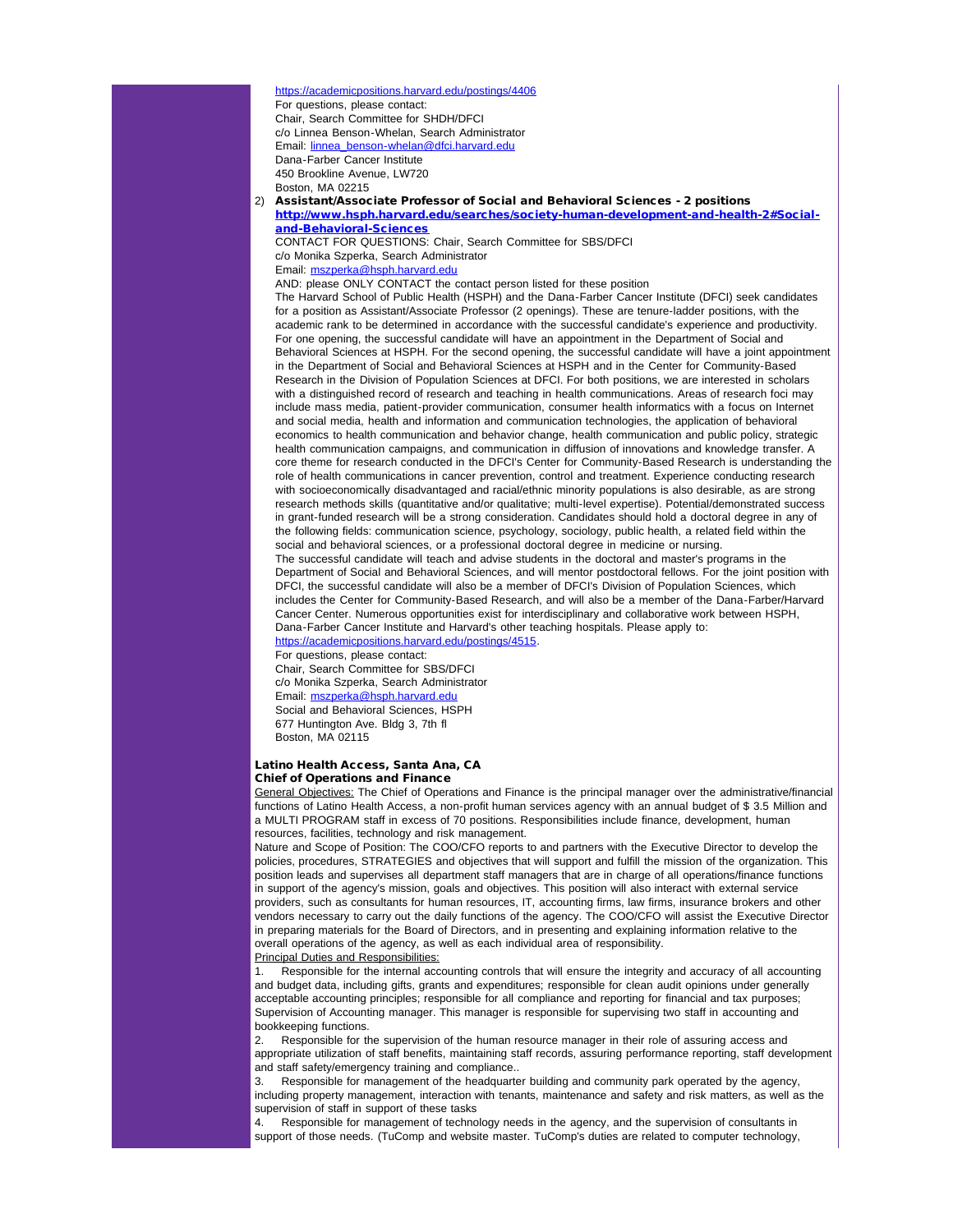#### alarms and phones)

5. Responsible for EXECUTION and ongoing interactions with external service providers, in partnership with the Executive Director and Board of Directors, including consultants for human resources, accounting firms, law firms, insurance brokers and all other vendors necessary to carry out the above described functions.

6. Develops and encourages the leadership capacity and professional growth of others; responsible for the supervision and development of direct reports; develops and coaches the persons he/she supervises in performance matters.

7. Assists the Executive Director in preparing materials for the Board of Directors, and in presenting and explaining information relative to the overall operations of the agency, as well as each individual area of responsibility.

8. Leads the core operation team that includes Directors of Development, Public Affairs, Web Management, Human Resources, Facility, Accounting Managers and the IT team

9. Leads de Team of Operation which includes Directors of Development, Public Affairs, Web Management, Human Resources, Facility, Accounting Managers, the IT team, Key Program directors and coordinators and representatives of the Promotores.

10. Participates with the CEO in the Program's meeting which includes Key Program directors and Coordinators and representatives of the Promotores.

11. Responsible for hiring and termination: The decision to terminate or hire needs to be made in consultation with HR Director, and CEO. Takes direct action or delegates authority, as appropriate, to resolve personnel issues. 12. Adheres to and demonstrates professional ethics and conduct.

13. Acts as a steward of agency resources in allocating efficiently and effectively.

14. Acts as a leader in demonstrating a clear understanding of the mission, goals and objectives of the agency.

Applies excellent judgment in balancing program needs with business and risk considerations.

15. Sets and enforces policies and procedures, in partnership with the Executive Director, necessary to carry out the duties assigned.

16. Other duties as required.

Desired Qualifications: A Master degree in business administration or accounting, with 10 or more years of progressively responsible management experience in accounting or operations oriented positions. Must have experience with accounting principles and practices and familiarity with administrative functions including human resources, facilities management, office productivity technology, and risk management. A working knowledge of accounting software and general business productivity software, facilities management, real estate and physical asset management, and insurance and risk management are required, as is demonstrated experience with management of administrative or operational functions providing an overview of all operations of an agency or business enterprise. Experience in non-profit management desirable. A deep understanding of LHA's mission, principles of practice, values and partner community are key in this positions, as well as skills in team-building, decision-making and strategic thinking. Demonstrated ability, excellence and success in relationship building, implementation of organizational goals, collaborative efforts and systems thinking are all required in this position. A balance of assertiveness and diplomacy is critical, as well as strong interpersonal, organizational and leadership skills. The ability and versatility to lead a variety of skilled functions with differing needs, as well as staff with diverse work styles, is important. This position requires a highly refined sense of cultural competence and awareness, as well as a proven effectiveness and ease in and communicating with a multi-cultural environment. A strong orientation to mission and the well-being of agency staff and clients is essential an understanding of the importance and value of diversity that recognizes and embraces the differences that arise from varying backgrounds, life experiences, beliefs, and perspectives is necessary.

Salary Range: Based on experience. Medical and dental benefits included

How to apply: Email cover letter and resume to: [mayra@latinohealthaccess.org.](mailto:mayra@latinohealthaccess.org) Contact Mayra Resto for more information.

#### Oregon State University

#### Developmental Methods and Child Development/Family Cluster Hires (3 Positions) Deadline: March 15, 2013

The School of Social and Behavioral Health Sciences, Program in Human Development and Family Sciences (HDFS) at Oregon State University invites applications for three 9-month tenure-track assistant professor positions in research related to : 1) developmental methods and 2) child development and healthy children and families. Application deadline: March 15, 2013. The anticipated start date is September 16, 2013, or as arranged. For a full description of responsibilities and qualifications, as well as application instructions see: [http://health.oregonstate.edu/jobs.](http://r20.rs6.net/tn.jsp?e=001DdGagPIseLvAEPB3j6B0Vqaui55Ep-sTU3T6hb3QOqcZ_-N6vYuluvZftIQRyar0NSZJD2u8fCi8aTfKWJrSlzs9BYRm_eorVeiH-4bqYjdLeppBz7au5Jb0fv4gk4lQ)

## Robert Wood Johnson Foundation Director of Policy Outreach, Public Policy

The director of policy outreach is a professional staff member who will serve an important strategic role in helping to advance the Foundation's capacity to make an impact on critical health and health care policy. Located in Washington DC, the director will work closely with the unit vice president and the Foundation president, providing strategic counsel and helping to leverage the Foundation's reputational, programmatic, and financial assets to support its highest priority policy objectives. Working at an "enterprise" wide level, the director will provide timely and appropriate support to the other members of the Foundation's senior leadership on critical policy matters. As with staff at all levels of the Robert Wood Johnson Foundation, the director is expected to demonstrate a passionate commitment to the Foundation's mission of improving health and health care for all Americans, and to the guiding principles and promise that undergird that mission. For more information and to apply: [http://www.rwjf.org/en/about-rwjf/job-opportunities/director-of-policy-outreach.html?cq\\_ck=1357237538200.](http://r20.rs6.net/tn.jsp?e=001DdGagPIseLtGUXkMDqoOHjs7Q_lc6bhuXpqybCUgW9CZxHq0MDL_VP1WyGdl51rK4Gxs3Qp5VU0kNe2CAfJCloDU9noS-Pza7aBjSLaf4CcSBgM42w0wLT56zMPDTga8MefdIc_JhZVCjeBzdoXl7vLRZ7V_L-0_2LvYU9sHywp-_6OAgad8XL8pA-YKDcQV2kWEaB01ZkkYR41Pi2TKuj0q7o83spG5QnbUTZ17fF4=)

## Robert Wood Johnson Foundation Program Officer, Health Care Group

Program officers are professional staff responsible for developing, implementing, and managing Robert Wood Johnson Foundation's initiatives to improve the health and health care of all Americans. Their primary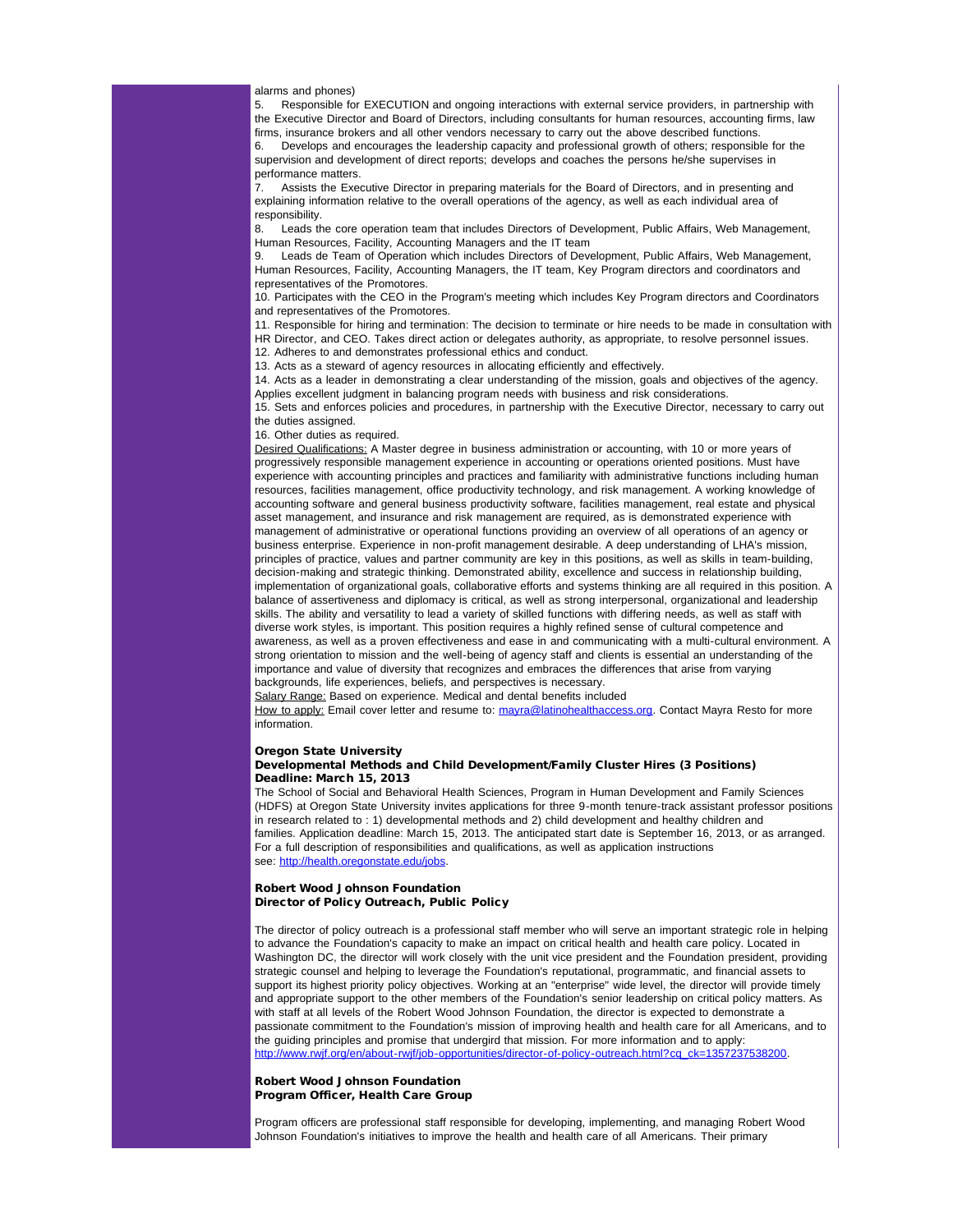responsibilities include providing intellectual and organizational leadership in designing and implementing new initiatives, evaluating proposals, monitoring programs and grants, learning from program investments and activities, and creating impact through dissemination of knowledge. As with staff at all levels of the Robert Wood Johnson Foundation, program officers are expected to demonstrate a passionate commitment to the Foundation's mission of improving health and health care for all Americans and to the guiding principles and promise that undergird that mission. For more information and to apply, visit: [http://www.rwjf.org/en/about-rwjf/job-opportunities/health-care](http://r20.rs6.net/tn.jsp?e=001DdGagPIseLukW6QVwsxRg9JKdR1R-KcVnL5_s80L01aMQLxuol4Si6ahNN7gJVimSjOHbKdGbUKzXrK740lDDQJpOQMOiYsjMoZPZNr5oDafAzO6-y3M62vIZf0ApdzpawFsVQOiap1HvnlkYWn2Q1RwI2HV23wMlhEkbhxvUdmzsSyD0DjeKWOQ9ZdwRVhNNeXYow0_a0U=)[group-program-officer.html.](http://r20.rs6.net/tn.jsp?e=001DdGagPIseLukW6QVwsxRg9JKdR1R-KcVnL5_s80L01aMQLxuol4Si6ahNN7gJVimSjOHbKdGbUKzXrK740lDDQJpOQMOiYsjMoZPZNr5oDafAzO6-y3M62vIZf0ApdzpawFsVQOiap1HvnlkYWn2Q1RwI2HV23wMlhEkbhxvUdmzsSyD0DjeKWOQ9ZdwRVhNNeXYow0_a0U=)

#### The Disparities Solutions Center, Massachusetts General Hospital Disparities Leadership Program Deadline: February 8, 2013

Background: The Institute of Medicine Reports Crossing the Quality Chasm and Unequal Treatment highlight the critical nexus between improving quality and eliminating racial and ethnic disparities in health care. Combined, they provide a blueprint for addressing disparities that can only be achieved if a concerted, coordinated effort towards health systems change can be achieved. This will require leaders in quality improvement who have the tools and skills to move their organizations forward toward the elimination of racial and ethnic disparities in care. About the Disparities Leadership Program: The Disparities Leadership Program (DLP) is a year-long executive education program designed for leaders from hospitals, health plans and other health care organizations who want a) develop a strategic plan or b) advance a project to eliminate racial and ethnic disparities in health care, particularly through quality improvement. The DLP has three overarching goals:

1.To create a cadre of leaders in health care equipped with a) in-depth knowledge of the field of disparities, including root causes and research to date; b) cutting-edge quality improvement strategies for identifying and addressing disparities; and c) the leadership skills to implement these strategies and help transform their organizations.

2.To help individuals from organizations-who may be at the beginning stages or in the middle of developing or implementing a strategic plan or project to address disparities-further advance or improve their work in a customized, tailored fashion.

3.To assist healthcare organizations so that they can be prepared to meet new standards and regulations from the Joint Commission, the National Committee for Quality Assurance, and the Patient Protection and Affordable Care Act (health care reform).

The DLP faculty will consist of a team of leaders from The Disparities Solutions Center (DSC) at [Massachusetts](http://r20.rs6.net/tn.jsp?e=001DdGagPIseLukds2G4uhoDvBdXQmy8r9tMmRa3IQiyJ-w22q0cJ3mSovxCLtc7lc5dls4lPkSl2n-Vh-xyvWl62S1uVWB6llpNeL11MSW1gsLC02GQ_ABUmzwWz3nR86bwDsiv5bYZfSG-dK-mhGE6g==) [General Hospital](http://r20.rs6.net/tn.jsp?e=001DdGagPIseLukds2G4uhoDvBdXQmy8r9tMmRa3IQiyJ-w22q0cJ3mSovxCLtc7lc5dls4lPkSl2n-Vh-xyvWl62S1uVWB6llpNeL11MSW1gsLC02GQ_ABUmzwWz3nR86bwDsiv5bYZfSG-dK-mhGE6g==) as well as from health plans and health centers across the nation. These leaders are action-oriented and have practical experience implementing organizational and quality improvement strategies aimed at eliminating racial and ethnic disparities in health care. It focuses on the lessons. It focuses on the lessons learned and expertise gained from the development and evolution of programs currently in place at the [Massachusetts General Hospital](http://r20.rs6.net/tn.jsp?e=001DdGagPIseLukds2G4uhoDvBdXQmy8r9tMmRa3IQiyJ-w22q0cJ3mSovxCLtc7lc5dls4lPkSl2n-Vh-xyvWl62S1uVWB6llpNeL11MSW1gsLC02GQ_ABUmzwWz3nR86bwDsiv5bYZfSG-dK-mhGE6g==), as well as at several leading health plans and health centers throughout the country.

*One of the primary goals of the Disparities Solutions Center is to provide education and leadership training to develop a national network of skilled individuals dedicated to eliminating racial/ethnic disparities in health care. Through the Disparities Leadership Program we hope to move this from a goal to a reality.*

Please visit our DLP [alumni page](http://r20.rs6.net/tn.jsp?e=001DdGagPIseLtaKQs9NZqhab6idyxUk4Km_6NV00URACnTTVraMwBA7PVT-2b-KhDirfmd1LncvSF6kne17nJ4BCHH0wwwM5yRdCBE5tTlfBys5f-cJ8MTyZduAAEZQ-DPoTXwIhFPB4A54MlF-TA1DgfOAvGFKm5mZzm-cA9qwoJj4NX-EN8syw==), for more information on past participants, including a list of our current class. For the current year's forms and applications, please see the linked forms below:

- A [PDF version o](http://r20.rs6.net/tn.jsp?e=001DdGagPIseLt3e-FYWcecknaP0jigayxC2lAU0lht8o3LltnRoTUnRTuEZNDWoxTt5x5s7wKS9Kuu69rERcU_3U0XT0zRtLcEwMiJYo32j6YTMw4yE05rI-K2XyEVWMJ5l1tXi0z3glRV4tzCjVEoN6VnP4bS3WuxOolc5yJ9h7t8TtHMlhsPOh9XbPjmKDglxFCoE2pzjYOT5dmKXMLs2mrfEarGMqkJA4tdogvSvUE=)f this website page (including the intent to apply form and application)
- An [intent to apply form \(not mandatory\) and application](http://r20.rs6.net/tn.jsp?e=001DdGagPIseLvbij8AB3T8DMfHz3Jg7P1ANIAYYK-p0Qjqfrii1smKLu5azwA3XZupS0U2aVM7dXucVjjAirnsT45zPqYOeeuITIi956AUhXyDuBYv6MdO9hWiTj9lh2vmxV_DDzAM1C37PNaG0zMr_7_-MpmC1Zk2ViZI-tYpqpeMPC-3tl55nz7KDtK8aE7BwcdUL9ucTU_oX0jS0WShJarZCaiPMkpzp1plJY_2iToEdeowO4MLDg==)
- The DLP [Informational Postcard](http://r20.rs6.net/tn.jsp?e=001DdGagPIseLsnBFGWkH93potdq35eUtJrZ0BAhInmXDVcsUUFgqutoXcercyBkP3uFMXOz_KIfzNXtHrBEiVou_M6lFPTUWzDYBXvWbZdansOiubDBmbtGJmrwh77dMfp4hYSyxOioaBnIV6nJH2-jxknoEPYThspzEFqitK9LNRUe2Y34PU8BtA5tSbQ3aAe4LoDAdNTdtM=)
- Intent to apply*accepted on an ongoing basis;*Application*Due Date February 8, 2013*

**[View](http://r20.rs6.net/tn.jsp?e=001DdGagPIseLuRWW3crStVnjuhRO5IQ_4EguiPNcOnSfkDuij_mvOQzLfppSWUtglyhQoHYYgnNvo2eRxtNIN-tYEuz4ew_QQSovJTBZ5WXGPuhAlnYwT0rP7DBVTWGcE8hXk1gi_tX3i1g9L5JKME_Uol2ABb0MlyVrhPNmP9NC8pC_6tRc4fcw==)** sample responses for application questions

**Timeline:**We encourage interested parties to submit an Intent to Apply form prior to submitting a complete application.

Ongoing Acceptance Intent to Apply Due (recommended but not required)<br>February 8, 2013 DLP Application due February 8, 2013 DLP Application due<br>
April 5, 2013 DLP applicants are r DLP applicants are notified April 19, 2013 Deadline for applicants to confirm acceptance into the program May 10, 2013 Tuition is due<br>May 21-22, 2013 Two day ope Two day opening meeting in Boston, MA a Le Meridien in Cambridge February, 2014 Two day meeting - date and specific West Coast location TBD For more information, visit: [http://www2.massgeneral.org/disparitiessolutions/dlprogram\\_about.html.](http://r20.rs6.net/tn.jsp?e=001DdGagPIseLukW6QVwsxRg6_nluUujmv-jVq88CH5_LMw8r5C352tOvKDrRB6CpVTqa2TDXGEkBUVqMKJDpkQqYnOUjrPT8VcnCD3WbZsujKQidbfUyReoeq-ot9ZghvywGvYjXPFT-e72_G_y_8KbaCQ1gWHKheTh879BYFtEaM=)

#### U.S. Bureau of Labor Statistics, Office of Survey Methods Research Several Openings

The following positions have been posted for the Office of Survey Methods Research in the U.S. Bureau of Labor Statistics. Applications from all qualified U.S. citizens are welcome. Please feel free to circulate this information to all potentially interested candidates.

## A. Research Statistician

"Merit Staffing" posting (for federal employees and some other persons with "status" defined by the OPM): [https://www.usajobs.gov/GetJob/ViewDetails/336929500](http://r20.rs6.net/tn.jsp?e=001DdGagPIseLtKBwDJoaNy5t0NwRTBPt5mbfgjroqYJOzhMkASCPxFnS1gJA7sz4WpEj59A3woY1JXkMIm6lZH1S3M_6ZsY0utmXgEOX6OftCEwdNZ-gY7lvGDid82uD-YONpZ4haIQuGyEClqS8m_HQ==)

"Delegated Examining Unit" posting (for all qualified U.S. citizens):

#### [https://www.usajobs.gov/GetJob/ViewDetails/336929100](http://r20.rs6.net/tn.jsp?e=001DdGagPIseLvi-RIHQ2V7yWR-rZWaOZB9vR64F-OMas1ltfiVTHhL0pYuLocQDsnNzTmcUbpXg9mB7xke-BAK74zI8hXePeWfngCSzND_WrMuQDfBXhVNQlH-PfJw_ZdbVOOYIqf15UwnAIu6_ESTiQ==) B. Research Mathematical Statistician

"Merit Staffing" posting (for federal employees and some other persons with "status" defined by the OPM): [https://www.usajobs.gov/GetJob/ViewDetails/336931100](http://r20.rs6.net/tn.jsp?e=001DdGagPIseLu1MZvOG-9zS3bJ4yJeGJtpMBGCtF_1-vXEUll5mW7wYXCX_APzp3A-78l6I9259xRaILLFj_MKaAN9KX_Fu0URIIDQ5Bf90wrdhtoYCMlVNyKnEYrN-n_OnjYfoaV7URRww3B6S4_BtA==)

"Delegated Examining Unit" posting (for all qualified U.S. citizens):

[https://www.usajobs.gov/GetJob/ViewDetails/336931400](http://r20.rs6.net/tn.jsp?e=001DdGagPIseLtOqIlqygmIFdBv4aNtAk3UXuEJJsPpfZRCLWvVeJzobnV5JElfoboD6IUBFduG_Wq1YV7wyIBNYEjVLRUvXo3Pln61byFISVXO0_92oxG5eKsZGXhylCdaNOzfhXH5c0d1SbcHWtzZbw==)

C. Research Psychologist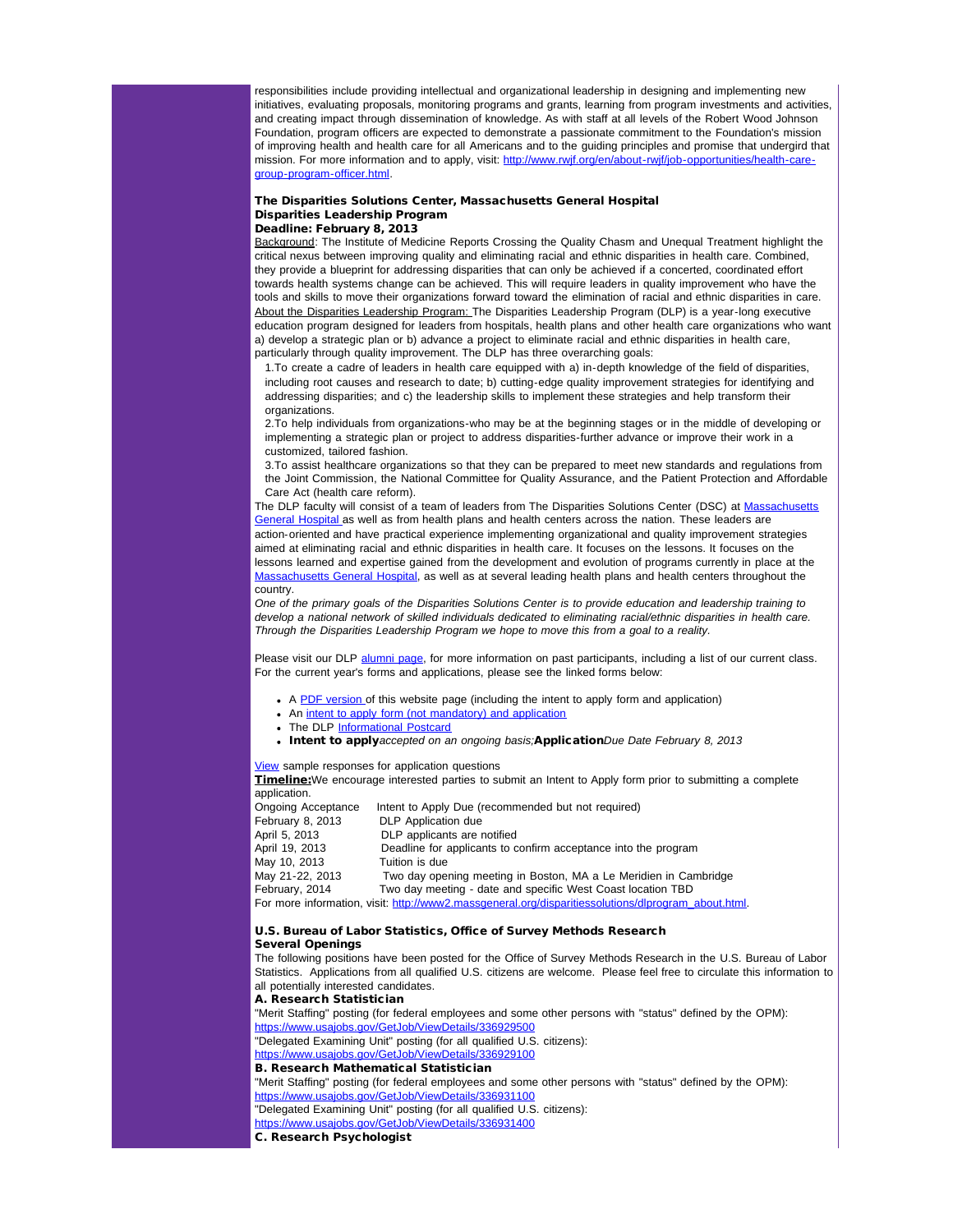"Merit Staffing" posting (for federal employees and some other persons with "status" defined by the OPM): [https://www.usajobs.gov/GetJob/ViewDetails/336932000](http://r20.rs6.net/tn.jsp?e=001DdGagPIseLvCFL7Sw8zYW5Qsf7xPaGj8EcxWAylxi03afl-VlmK3cxwad_09tOx1kOc4kKmCgdt9dUXWRmvYaJFIvn55p6HYtrCSi6UA-FNDXGeEYvUNROzULVOLFPcNOI9EF-DZNDmp_aBdstDl6A==) "Delegated Examining Unit" posting (for all qualified U.S. citizens): [https://www.usajobs.gov/GetJob/ViewDetails/336931900](http://r20.rs6.net/tn.jsp?e=001DdGagPIseLuA7hsJa4SXKnHEsp5tZPzmZiWJqkoqzM811NzO4ccan7J72KPe6mev8LHpIAWDxCW0v11cx43B7Jy-o2-A7YO3VaXnZzDN6zoKr0idTxuvPHkwJp9RuC4txp03KEP1ydKWLRmpnikw9Q==)

## University of Maryland-Baltimore County, Center for Aging Studies/Maryland Institute for Policy Analysis and Research

Senior Research Assistant

Personnel Status:Exempt, Part-time, Grant-Funded. Position is funded at 60% (24 hours per week) with the possibility of becoming full-time. Note: This is a grant-funded position wherein employment is contingent upon renewal of the grant.

Responsibilities: The incumbent will work as an ethnographer for a qualitative study of the diabetes illness experiences of older adults (aged 50+) living in Baltimore City. The study involves using an ethnographic interview schedule to explore participants' views of their diabetes, including how diabetes has or hasn't influenced their lifestyle, their diabetes treatment seeking experiences, and the roles of friends and family in their diabetes management. This study is funded through a three year grant from the National Institutes of Aging. Specific duties include: assisting the recruitment of interviewees; completing ethnographic interviews; recording fieldnotes of the interview and the interview setting, including fieldnotes on the surrounding neighborhood; disseminating and discussing interviews and fieldnotes with the project team; participating in bimonthly research meetings; coding and analyzing data; and performing other duties as assigned. The incumbent also will be expected to participate in the development of papers for publication and the presentation of data at professional conferences. Minimum Qualifications: *Education/Experience:* Requires a Master's degree (Ph.D. preferred) in the social sciences. Must have three years of experience with conducting ethnographic and qualitative field research and

interviewing. A doctoral degree may be substituted for two years of experience. Field experience in urban settings and African-American communities is preferred. Knowledge of social dimensions of aging, U.S. health disparities, and/or diabetes is required. Training in qualitative analysis software is desired (Atlas.ti preferred). Salary: Salary is commensurate with qualifications and experience.

Application: For best consideration, submit a cover letter, resume, and contact information for three professional references by February 12, 2013 (resumes will be accepted until the position is filled) to: Ms. Susan Goldman

Center for Aging Studies

UMBC

1000 Hilltop Circle

Baltimore, MD 21250

As required by the 1986 Immigration Act, be prepared to present acceptable documentation upon hire showing your identity and that you are a U.S. citizen or an alien who is authorized to work.

## University of Wisconsin - Madison, Department of Obstetrics and Gynecology, Center for Women's Health and Health Disparities Research

### Mentored Post-doctoral Training Program in Health Disparities Research (T32 Program) Deadline: April 1, 2013

Program Background: Mentored post-doctoral training program in health disparities research funded through the NIH Ruth L. Kirschstein National Research Service Award (NRSA) Institutional Training Grant (T32). This postdoctoral program provides year-long support for training in interdisciplinary research that addresses disparities in health status and health outcomes among minority mothers, infants, children and their families. The Center for Women's Health and Health Disparities (CWHDR) Research T32 Program began under the direction of Dr. Gloria E. Sarto in the spring of 2007. The program has been renewed for an additional 5 years.

Goal of Award: To provide training at the postdoctoral level in interdisciplinary research that addresses disparities in health status and health outcomes among minority populations as well as to recruit underrepresented minorities into academic research careers. The HDRS Training Program provides interdisciplinary and multifaceted opportunities for research that includes not only biomedical and behavioral sciences, but also investigation into quality of care, including cost, access and satisfaction with services; the causes of and barriers to reducing health disparities; attitudes towards health, language spoken, educational level, community profile and socioeconomic status; identification of assessment measures for outcomes, quality and appropriateness of health care services. Attracting minorities from various disciplines such as physicians, nurses, pharmacists, sociologists, social workers, and nutritionists, into academic research careers will help in this endeavor. To address not only the broad array of research areas outlined above but also the interdisciplinary nature of the possible candidates, the faculty is interdisciplinary and consists of physician scientists, perinatal researchers, sociologists, nurse scientists, nutritional scientists, epidemiologists and economists. To promote interdisciplinary research and disciplinary cross training, we provide two mentors for each Scholar, balancing the biomedical/basic science and behavioral/demography and epidemiology approaches to address health disparities. Benefits include a full NIH stipend, tuition, fees and travel funds. The CWHDR currently funds a total of 5 positions.

Eligibility Requirements:

· Postdoctoral scholars must have received, as of the beginning date of the NRSA appointment, a Ph.D., M.D., D.D.S., or comparable doctoral degree from an accredited domestic or foreign institution. Eligible doctoral degrees include, but are not limited to, the following: D.M.D., D.C., D.O., D.V.M., O.D., D.P.M., Sc.D., Eng.D., Dr. P.H., D.N.Sc., D.P.T., Pharm.D., N.D. (Doctor of Naturopathy), D.S.W., Psy.D, as well as a doctoral degree in nursing research.

· Scholar agrees to devote full-time effort in research related activities for a minimum of 2 years and a maximum of 3 years to this T32 training program.

· Scholars must be interested in research that involves health disparities or health in underserved populations. · No individual may receive more than 3 years of aggregate Kirschstein-NRSA support at the postdoctoral level, including any combination of Kirschstein-NRSA support from institutional research training grants and individual fellowships.

· An NRSA appointment may not be held concurrently with another federally sponsored fellowship, traineeship, or similar Federal award that provides a stipend or otherwise duplicates provisions of the NRSA.

Scholar will be a US citizen or non-citizen national, or has been lawfully admitted for permanent resident status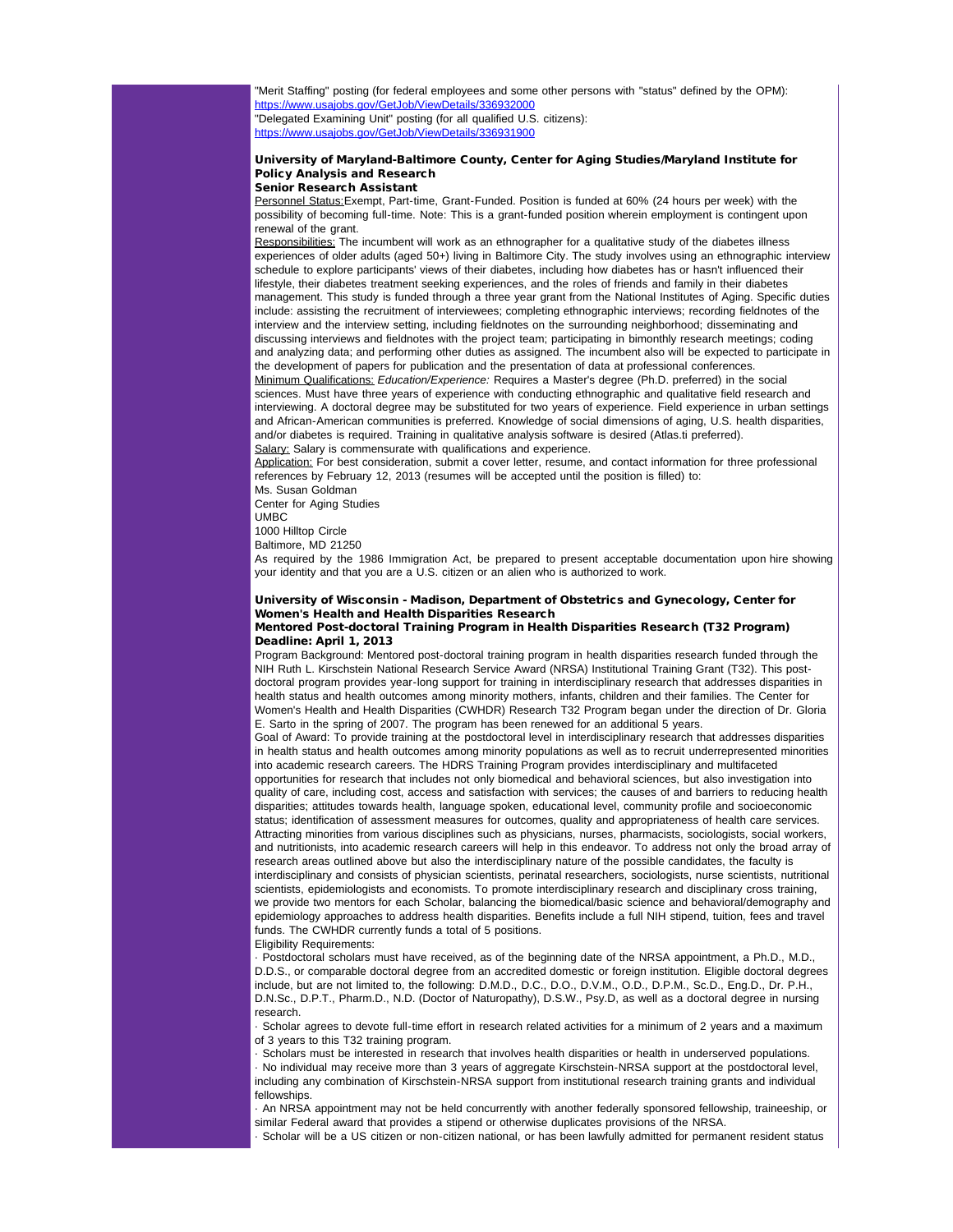<span id="page-12-0"></span>and possesses an Alien Registration Receipt Card (I-151 or I-551) or some other verification of legal admission as a permanent resident.

Find more information about the Center for Women's Health and Health Disparities Research T32 Program and how to apply at obgyn.wisc.edu/CWHDR/. Direct Questions to: Julia Brasileiro or Doris Franklin at (608) 262-7573.

## [back to top](#page-0-3)

## CONFERENCES AND EVENTS

Community-Campus Partnerships for Health CU Expo Conference Corner Brook, New Foundland Canada

June 12-15, 2013

Join us on June 12 for Community-Engaged Scholarship Workshop & CCPH Member Meeting at CU Expo!Registration opens this month for the CU Expo conference, June 12-15 in Corner Brook, Newfoundland. CCPH is supporting this [Canadian-led international conference on community-university partnerships](http://r20.rs6.net/tn.jsp?e=001DdGagPIseLu210eyc36sh64lLEB15fzYf4f0TLjt_M2V5KfEAfZ7dZCNY_x693ESN86AOEljwhk7p_XMM1spMs54mISG2p4RqE3NRvXIvqI=) in lieu of our own conference in 2013. Plan to arrive on June 11 in order to join us for a Community-Engaged Scholarship Workshop and CCPH member meeting on June 12 - details will be announced shortly! CCPH members save 20% off registration fees. If you're planning to attend CU Expo, [join CCPH today.](http://r20.rs6.net/tn.jsp?e=001DdGagPIseLs4JCS5Pv4JRPw88sJ-1VNi7Nea3wAJVDUjFNve1pfjJ7lsVJEmBBUCYIgxTiNvBC8m0veuteGJOmxSvIHTDf8bIbxJyS5DHUCFuyp-9PJin68-4kAqwCXW)

#### National Cancer Institute, Research to Reality: Cyber-Seminar Series Telling the Story: Cancer Risk Communication Strategies for Underserved Populations Tuesday, February 26th, 2013, 2:00 p.m. - 3:00 p.m. EST

<span id="page-12-1"></span>Adhering to some basic principles for presenting risk information to patients and individuals can improve understanding. However, different risk communication methods may be needed for individuals based on culture, literacy/numeracy, and other factors. Join us February  $26<sup>th</sup>$  as we explore the use of storytelling and other strategies for risk communication in culturally diverse and underserved populations. February's cyber-seminar will feature Drs. Angela Fagerlin and Melany Cueva. Dr. Fagerlin, co-director of the Center for Bioethics and Social Sciences in Medicine and Associate Professor at the University of Michigan as well as a research scientist got VA Ann Arbor Center for Clinical Management Research, will provide an overview of risk communication strategies and research and how factors such as cultural competency and literacy/numeracy impact these strategies. Dr. Cueva will share how she and the Alaska Native Tribal Health Consortium have utilized storytelling and narratives as a strategy to educate the tribal community about cancer risk, prevention, and survival. Both presentations will provide practical examples of how your organization might apply this research and these approaches in your own community. Register Now!Please click on the following link for more information and to register for this event: [https://researchtoreality.cancer.gov/cyber-seminars.](http://r20.rs6.net/tn.jsp?e=001DdGagPIseLtB6ZNJUiZSxtPRZ6Ik9tMxnNoXsm45xJCg4I8PfCh09BFT9l8OSuyOchyLuE2dXfCKzXWFEzZwY9HP3CTq9bJ_9XhENHQhtKFiN0o68jJb_mory0K3Blnf3O4uCCTwOHl2Yg5WRpdltg==) Following registration, you will receive a confirmation email with the toll free number, web URL,and participant passcode. This cyber-seminar will be archived on the Research to Reality (R2R) web site at [http://researchtoreality.cancer.gov](http://r20.rs6.net/tn.jsp?e=001DdGagPIseLsOWrGL5l9Kb2OoU8K4m_OPGzBmzU7DdScQh7uzOAl2kuM2I_3zP33aSzUGbP4vyl3o3WAvXXYyk_2WeLa5QQqQCJ0FcXtdvLp2LXLUWuwzegPwhADtx72t) approximately one week following the presentation.

Cyber-Seminar Archive: If you have missed any of the previous cyber-seminars, you can view them all on the [R2R](http://r20.rs6.net/tn.jsp?e=001DdGagPIseLt3uYx6OAy86XkgH4ZJxw-HYaQneMGunKTR6IS9j-9YLeq3umU2D9aykXb2dMXwi_TZJCpPGLZYODJc778TTnKvcj05Nl9I6f7diDKWA7NOMB4i76pUqGRlEPJ5S3MElkfwwDOmYNu_fQWaOr0K9hjm) [Archive](http://r20.rs6.net/tn.jsp?e=001DdGagPIseLt3uYx6OAy86XkgH4ZJxw-HYaQneMGunKTR6IS9j-9YLeq3umU2D9aykXb2dMXwi_TZJCpPGLZYODJc778TTnKvcj05Nl9I6f7diDKWA7NOMB4i76pUqGRlEPJ5S3MElkfwwDOmYNu_fQWaOr0K9hjm). Watch the presentations, and [join in the discussions](http://r20.rs6.net/tn.jsp?e=001DdGagPIseLvefcAg4KMsXUdR-se3XyEnJKuknNrYT2I8Om7Qp9SPBSfNvr187cVTn0EtPGSFSYQam50vQ_9JdCpfsBH-QaRfB6D-Eadl7sVNIsFvPPcw3YhsPZ-0gm3W-jUKQaa2JJ8=). Formore information on the cyber-seminar series please email [ResearchtoReality@mail.nih.gov](mailto:ResearchtoReality@mail.nih.gov).

[back to top](#page-0-3)

#### RESOURCES

#### **Publications**

Ethnicity, Migration and the 'Social Determinants of Health'- Agenda David Ingleby, University of Amsterdam, The Netherlands Psychosocial Intervention - Vol. 21, No. 3, 2012 - pp. 331-341 English: [http://bit.ly/ZlxllZ](http://r20.rs6.net/tn.jsp?e=001DdGagPIseLsvfaEl_v2r0X-raVfkgAkAFNGGA8Nqu0BTa1GQR05mHJV0EoCSilFtNzkoJUfoB-Db7sxXFz9IRwOFY4RU1G2RuQIq_dgYQ7k=)

## Spanish: [http://bit.ly/VIHOt5](http://r20.rs6.net/tn.jsp?e=001DdGagPIseLvNXTSYBtZpubXFlh8kppGclagkd39MAMYCkEBCpAnQJm9vg9RZzUOboRg-Wt2aT_2yKSq5sedc6NohFB70GFak9z-QL1XSEWM=)

..........One of the most promising recent developments in health policy has been the emergence of a global 'health equity' movement concerned with the social determinants of health. In European research and policymaking, however, there is an strong tendency to reduce 'social determinants' to 'socioeconomic determinants' and to ignore the role of ethnicity, migration and other factors in the creation of inequities. This threatens to hold up the development of work on ethnicity and migration and thus to perpetuate inequities linked to these factors. The present article sets out to illustrate this tendency and to investigate the reasons which may underlie it. The justifications often put forward for neglecting ethnicity and migration are shown to be erroneous. An integrated approach, simultaneously taking account of socioeconomic status, migration and ethnicity as well as other determinants of inequity, is essential if work on the social determinants of health is to make progress. Equity is indivisible; researchers investigating different aspects of social stratification should not treat each other as rivals, but as indispensible allies. An integrated, intersectional, multivariate and multilevel approach will improve our understanding of health inequities and make available more resources for tackling them....'

#### The Broker - Connecting Worlds of Knowledge - December 2012 The Broker Dossier on inequality [http://bit.ly/13esuql](http://r20.rs6.net/tn.jsp?e=001DdGagPIseLsoL61Lbx2Uwi5SOHz6M0PpARkciEiSomTh7jvevThiZi77Xu-bEuslSmv9IJznL0uDSw6wpqRrSuMAUBbxG8Z1VMBiLqYd7-c=)

....This dossier offers an in-depth insight into the concept of inequality. Inequality is at the heart of the debate of how to create a more sustainable world. The Broker's editorial content is based on academic and other established knowledge sources. The Dossier will be kept up to date and supplemented by an online debate. Core articles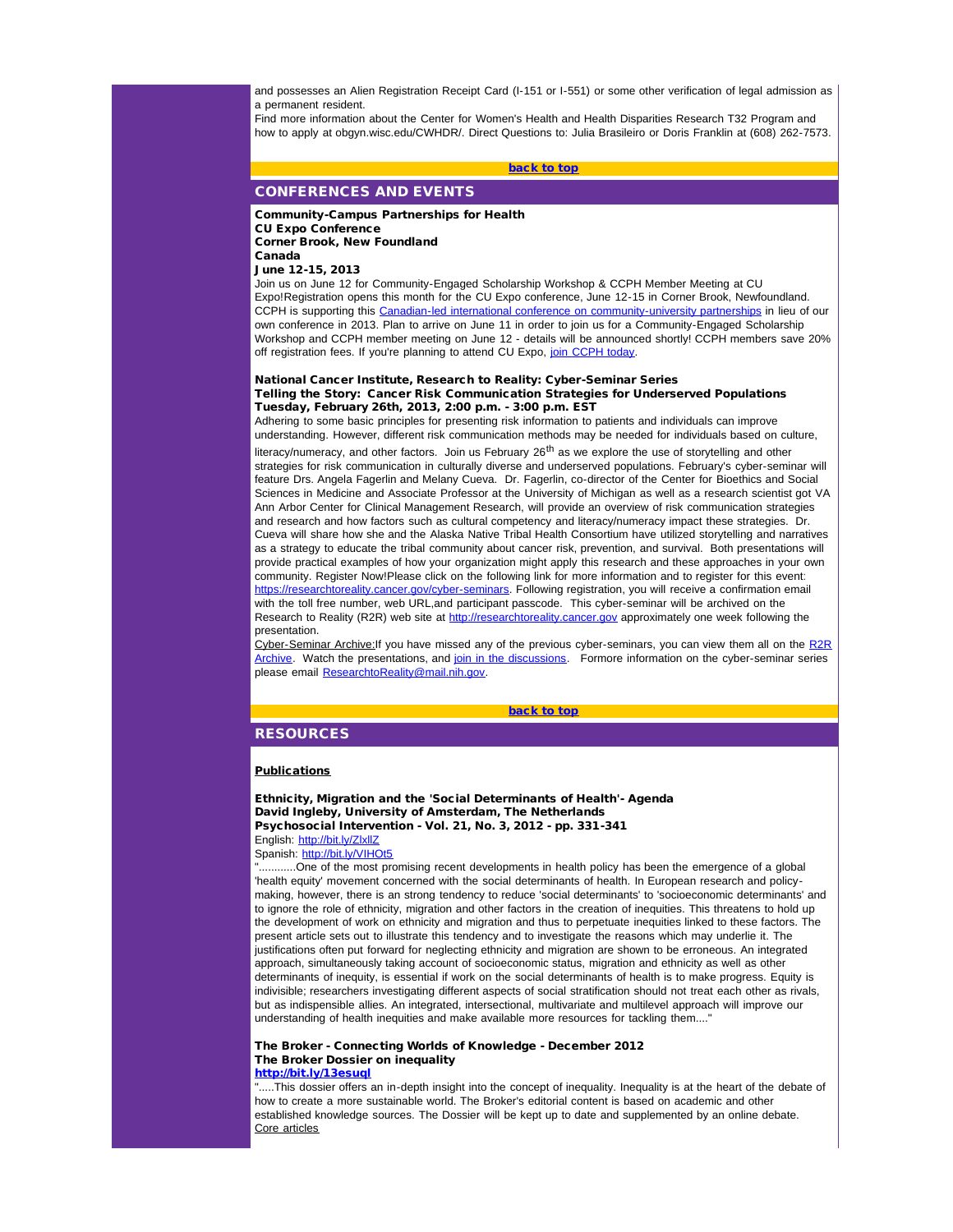Putting inequality on the map (*Sara Murawski*), explains what we mean by inequality and how it relates to poverty and growth. The article focuses on how inequality is measured and what countries and regions are more or less unequal.

It also looks at the growth of the middle classes worldwide, a significant phenomenon in addressing inequality. Stalling growth and development (*Naomi Woltring*), takes an in-depth look at the economic and social consequences of inequality.

It explains why inequality hinders sustainable economic growth, allows rich people a disproportionate share of political power, and fosters violence and criminality. Unequal societies also have lower life expectancies and suffer more from diseases than more equal societies.

Embracing inclusive growth (*Evert Jan Quak*), explores the effectiveness of economic policies in combating income inequality.

If economists and policy makers agree that inequality harms sustainable economic growth, what would be the best next steps to take?

Is redistribution enough or do we need to go further and change the concept of economic growth that takes equality as a starting point for future economic growth?

When do inequalities cause conflict? (*Rens Willems, Centre for Conflict Studies at Utrecht University, the Netherlands*) analyses the truth of the notion that, when there are large inequalities between rich and poor, the poor become frustrated and organize themselves to gain a better economic position, if necessary, by means of violence. The article also focuses on possible solutions to prevent conflict.....'

## US Health in International Perspective: Shorter Lives, Poorer Health Institute of Medicine

[http://www.iom.edu/Reports/2013/US-Health-in-International-Perspective-Shorter-Lives-](http://r20.rs6.net/tn.jsp?e=001DdGagPIseLs6M6txhoSQKRZ9oMhhiCikRRaexYNb56piuTHcYJup_wUEVJR7Dnaf4ym9rZ_xPGHgqkAUOcHU6JTJtJtoLpj43HrDZpmWwjIvGG_N9EwcJmt_pxR8XqJXPqvqGqrU4dLX2OhUui3dZuRAazk2eBiol9Y6oESfCffGkI1vFXyhFWC2gPzMBxIW-uyvyLQ_lqgbWga4ZxpS7FIpFHkGUqX5)[Poorer-Health.aspx](http://r20.rs6.net/tn.jsp?e=001DdGagPIseLs6M6txhoSQKRZ9oMhhiCikRRaexYNb56piuTHcYJup_wUEVJR7Dnaf4ym9rZ_xPGHgqkAUOcHU6JTJtJtoLpj43HrDZpmWwjIvGG_N9EwcJmt_pxR8XqJXPqvqGqrU4dLX2OhUui3dZuRAazk2eBiol9Y6oESfCffGkI1vFXyhFWC2gPzMBxIW-uyvyLQ_lqgbWga4ZxpS7FIpFHkGUqX5)

The United States is among the wealthiest nations in the world, but it is far from the healthiest. For many years, Americans have been dying at younger ages than people in almost all other high-income countries. This health disadvantage prevails even though the U.S. spends far more per person on health care than any other nation. To gain a better understanding of this problem, the NIH asked the National Research Council and the IOM to investigate potential reasons for the U.S. health disadvantage and to assess its larger implications. No single factor can fully explain the U.S. health disadvantage. It likely has multiple causes and involves some combination of inadequate health care,

unhealthy behaviors, adverse economic and social conditions, and environmental factors, as well as public policies and social values that shape those conditions. Without action to reverse current trends, the health of Americans will probably continue to fall behind that of people in other high-income countries. The tragedy is not that the U.S. is losing a contest with other countries, but that Americans are dying and suffering from illness and injury at rates that are demonstrably unnecessary.

Policy Brief at [http://www.iom.edu/~/media/Files/Report%20Files/2013/US-Health-International-](http://r20.rs6.net/tn.jsp?e=001DdGagPIseLsz2fsrCynd8-afMkK-5-4e7egbI0-ycT1QQmDHyIQ_iHfN663L1Wg7xr38XOfncP4oznaoj_kH-OHX25mvHiKKqL3RBxMS2Z-865ukRGb_-bzKxxg3LGleoSKoHwrrkYv1Hy-7fk0RJBX9OYbozUrmAmHe8EUohmp4LT21Un4hrV0S_Kq67U5We4nrmaA-q0Kr_DyrI9qOiXOrbKnV_gLXOBEeHAPehjY0t660I702tYv_emFqSC5A)[Perspective/USHealth\\_Intl\\_PerspectiveRB.pdf.](http://r20.rs6.net/tn.jsp?e=001DdGagPIseLsz2fsrCynd8-afMkK-5-4e7egbI0-ycT1QQmDHyIQ_iHfN663L1Wg7xr38XOfncP4oznaoj_kH-OHX25mvHiKKqL3RBxMS2Z-865ukRGb_-bzKxxg3LGleoSKoHwrrkYv1Hy-7fk0RJBX9OYbozUrmAmHe8EUohmp4LT21Un4hrV0S_Kq67U5We4nrmaA-q0Kr_DyrI9qOiXOrbKnV_gLXOBEeHAPehjY0t660I702tYv_emFqSC5A)

## **Others**

#### Robert Wood Johnson Foundation Roadmap to Reduce Disparities [http://bit.ly/VyOQ1w](http://r20.rs6.net/tn.jsp?e=001DdGagPIseLt92uIKS3Zb0_gs1elsqWfnkiMQIM_w3WRd4Hy6yEQhWYmRr5PCXcgbS0rW8VxqZExIvJ9XR0Fuv2I3ahzkzERZEy_S86IGEmc=)

"..........The Roadmap to Reduce Disparities is a guide for healthcare organizations to improve minority health and foster equity. It draws upon lessons learned from the results of Finding Answers' 33 grantee projects, as well as the unique implementation challenges experienced at each site, and the results of 11 systematic reviews of the disparities-reduction literature. The Roadmap's six-step framework provides guidance for incorporating disparitiesreduction efforts into the quality improvement efforts of health care organizations. It is designed so that various components of an equity-focused quality improvement agenda can be developed and implemented separately, simultaneously, or maintained throughout. By following the Roadmap, healthcare professionals are guided through a standardized process to address equity, even though the causes of disparities may vary across regions or patient populations. The Roadmap's recommended processes allow organizations to ensure a comprehensive systematic process that is tailored to the unique challenges of an organization's patient population...."

- The
- six-step framework:
- 1. Link Quality & Equity 2. Create a Culture of Equity
- 
- 3. Diagnose the Disparity
- 4. Design the Activity
- 5. Secure Buy-in concrete support of all stakeholders
- 6. Implement Change: Start small Measure change Be adaptable

## INFOGRAPHIC: [http://bit.ly/WgPHSv](http://r20.rs6.net/tn.jsp?e=001DdGagPIseLvGXjaxqCHl11ERhfDt8-sPD177xSdfcctbWmmG31IeyGMGM2JPwX7PX1q-BK1ptKW8cC6QTJoreKQKvB5csFeYIm7pBLAC1Fk=)

The RWJF national program Finding Answers developed a *six-step framework* to help people and organizations reduce disparities. Now available in a simple graphic that's easy to distribute-or tack up above your desk-the Roadmap can help you fit reducing disparities into all health care quality improvement efforts. Also at:[http://bit.ly/XEOknE](http://r20.rs6.net/tn.jsp?e=001DdGagPIseLtfbFrZZ4MfhUWkmJ7T0GkfrnyItJsHC0GTg5iFAMmljMnihVezqDjPl2Sw6CYHEsc8eNf9WZdoeQwSa9DKhshWUckUrnSfa4g=).

## ABOUT THIS NEWSLETTER

[back to top](#page-0-3)

To contribute information, resources or announcements to Kellogg Connection, e-mail [healthscholars@cfah.org.](mailto:healthscholars@cfah.org)